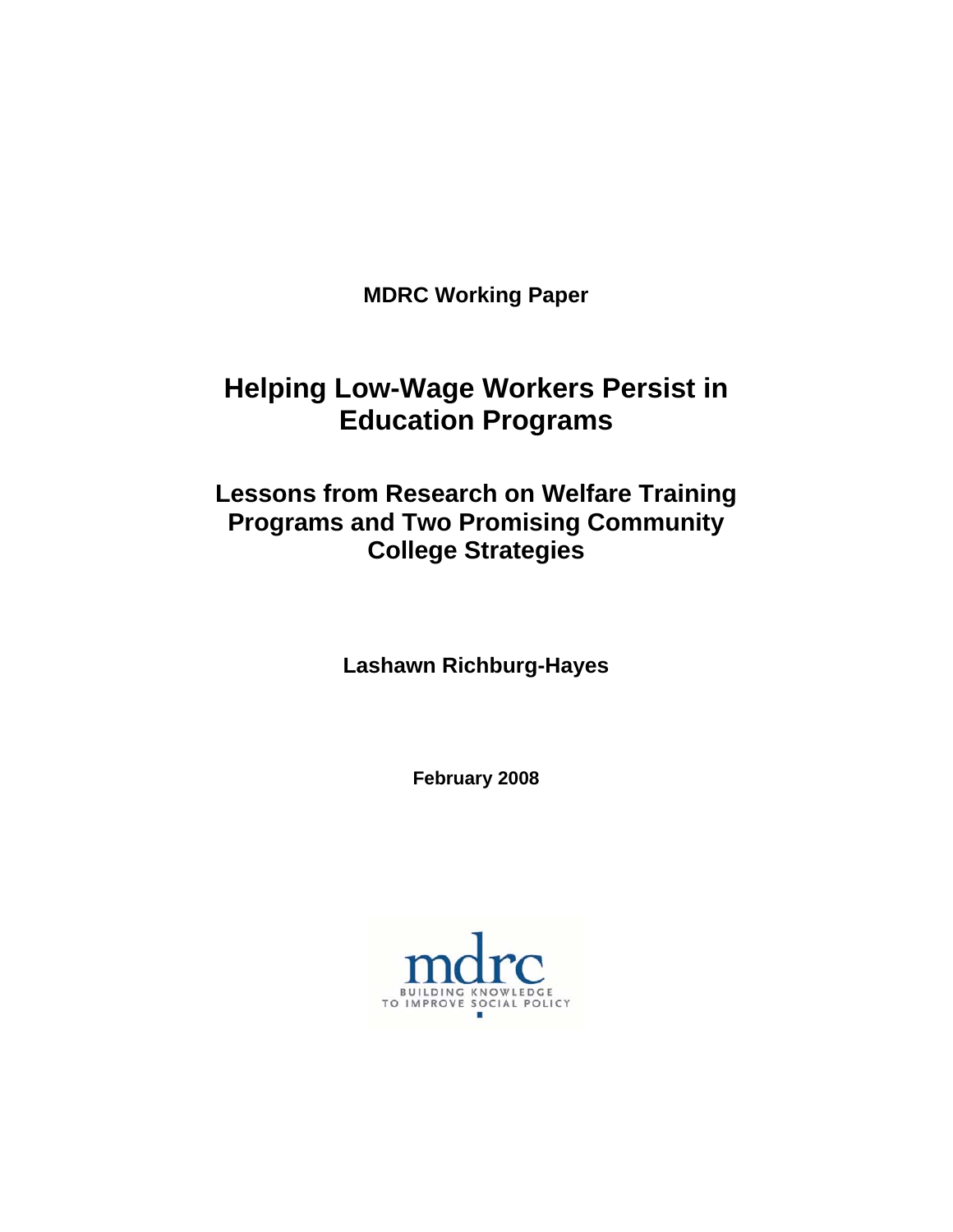# **Acknowledgments**

This paper was originally prepared for a conference, "Strategies for Improving the Economic Mobility of Workers," sponsored by the Federal Reserve Bank of Chicago, November 15-16, 2007.

I would like to thank Thomas Brock, Robert Ivry, Gayle Hamilton, and John Hutchins for reviewing an early draft of this paper. I would also like to acknowledge the work of other staff at MDRC for background on the evaluation of education initiatives. All errors and omissions remain my own.

The Author

Dissemination of MDRC publications is supported by the following funders that help finance MDRC's public policy outreach and expanding efforts to communicate the results and implications of our work to policymakers, practitioners, and others: The Ambrose Monell Foundation, Bristol-Myers Squibb Foundation, and The Starr Foundation. MDRC's dissemination of its educationrelated work is supported by the Bill & Melinda Gates Foundation, Carnegie Corporation of New York, and Citi Foundation. In addition, earnings from the MDRC Endowment help sustain our dissemination efforts. Contributors to the MDRC Endowment include Alcoa Foundation, The Ambrose Monell Foundation, Anheuser-Busch Foundation, Bristol-Myers Squibb Foundation, Charles Stewart Mott Foundation, Ford Foundation, The George Gund Foundation, The Grable Foundation, The Lizabeth and Frank Newman Charitable Foundation, The New York Times Company Foundation, Jan Nicholson, Paul H. O'Neill Charitable Foundation, John S. Reed, The Sandler Family Supporting Foundation, and The Stupski Family Fund, as well as other individual contributors.

The findings and conclusions in this report do not necessarily represent the official positions or policies of the funders.

For information about MDRC and copies of our publications, see our Web site: www.mdrc.org

Copyright © 2008 by MDRC. All rights reserved.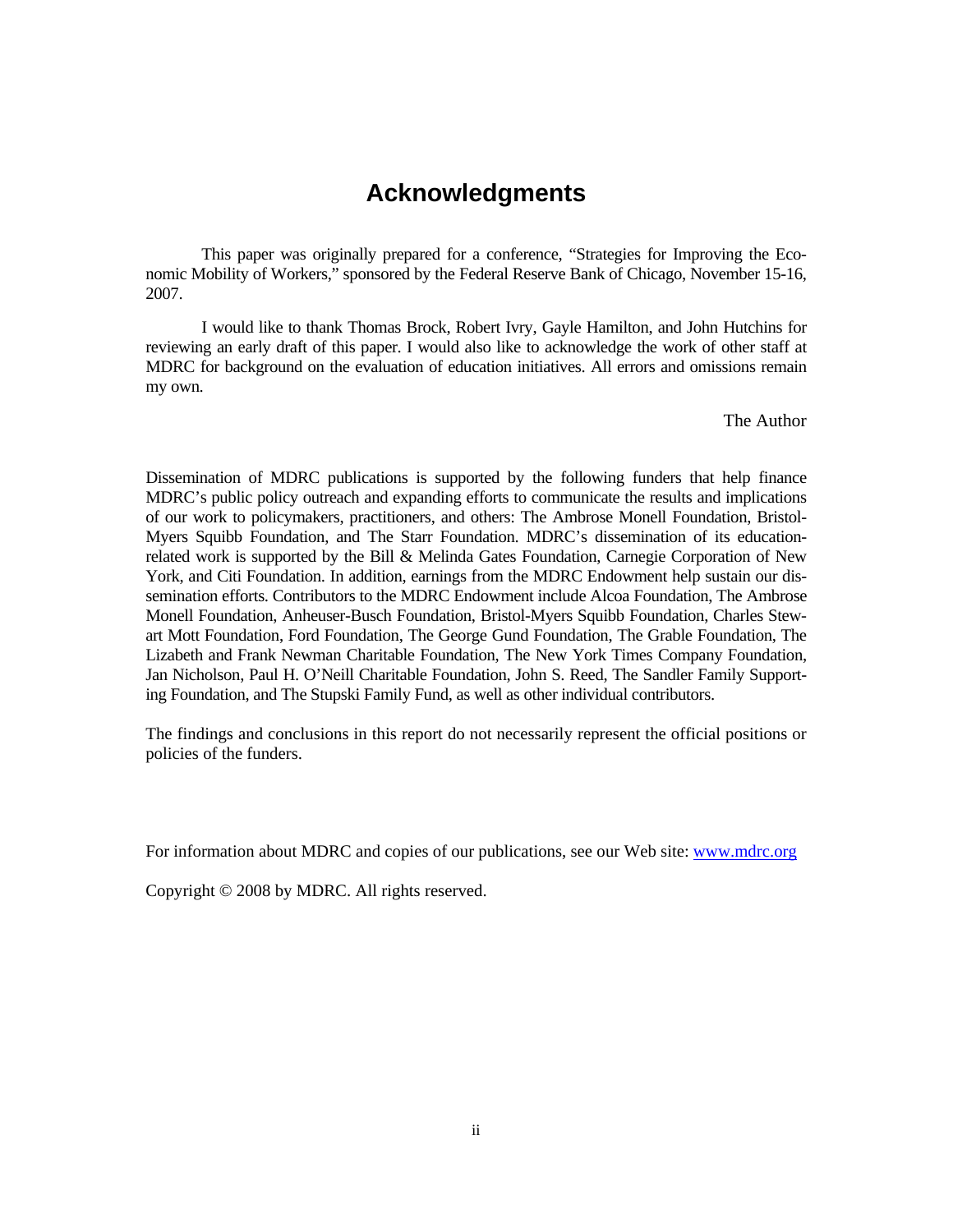# **Abstract**

Employment has long been held to be an important deterrent against poverty, and work is a core component of a range of federal efforts to improve the economic well-being of low-income families. However, recent trends in earnings and research both confirm that work alone is not sufficient to prevent poverty. While there is compelling evidence that additional years of schooling and advanced education credentials are associated with higher earnings, evaluations of education and basic skills training programs have yielded mixed results concerning their ability to increase earnings among low-income populations. This paper summarizes what is known from evaluations about the effectiveness of education acquisition to advance the earnings and careers of low-wage workers. The paper then discusses two popular community college strategies intended to increase academic success among this population: enhanced student services and performance-based scholarships. Recent research about performance-based scholarships suggests that they can have a large, positive effect on academic achievement among a predominately female, single-parent student population that faces multiple barriers to completing college.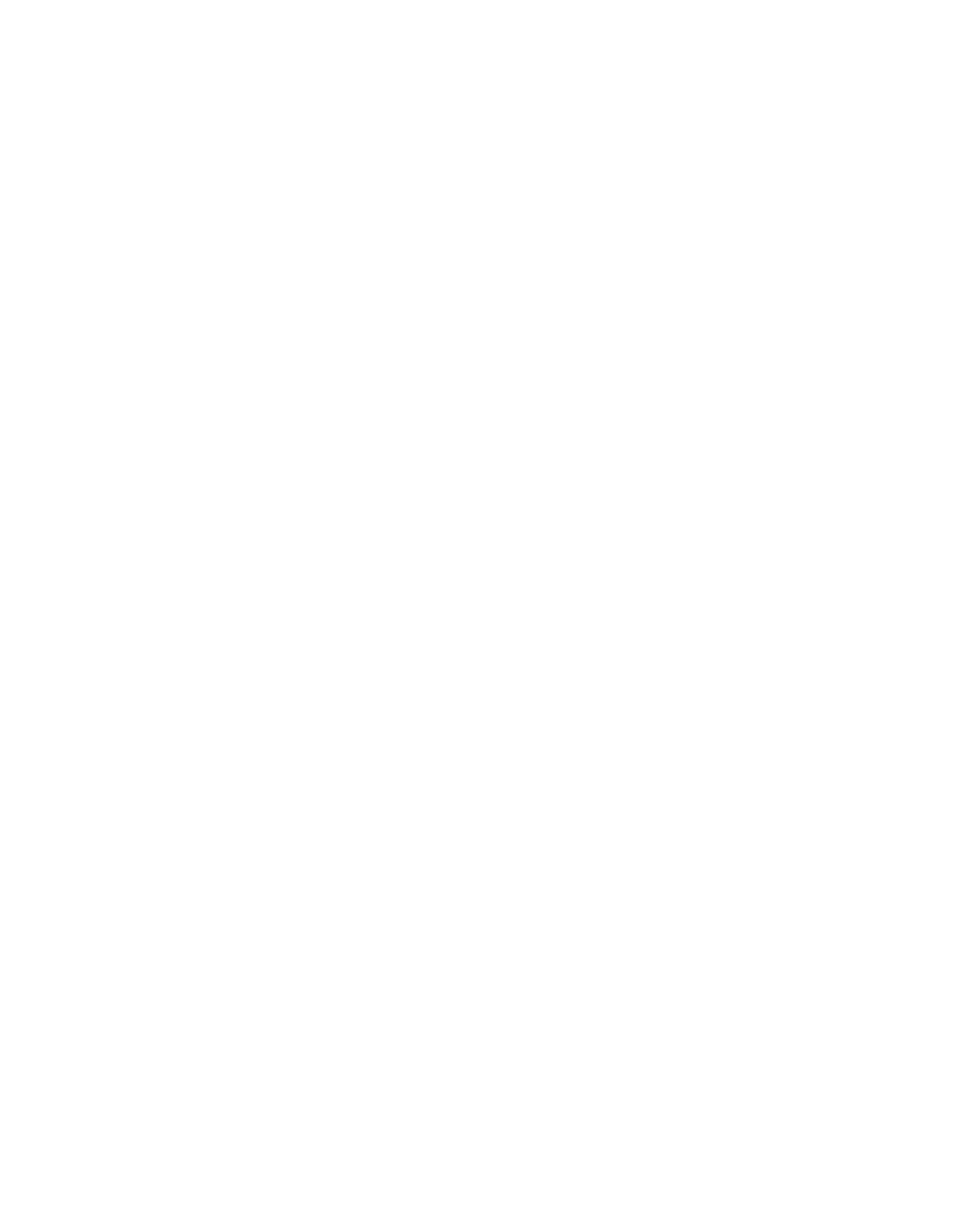# **Contents**

| Acknowledgments                                                  | $\ddot{\mathbf{i}}$ |
|------------------------------------------------------------------|---------------------|
| Abstract                                                         | iii                 |
| List of Tables                                                   | vi                  |
|                                                                  |                     |
| The Policy Context                                               | 1                   |
| What Is Known About Education Acquisition Among Low-Wage Workers | 1                   |
| The Role of Community Colleges                                   | 3                   |
| Two Strategies to Improve Persistence and Retention              | 4                   |
| <b>Implications for Future Work</b>                              | 11                  |
| References                                                       | 13                  |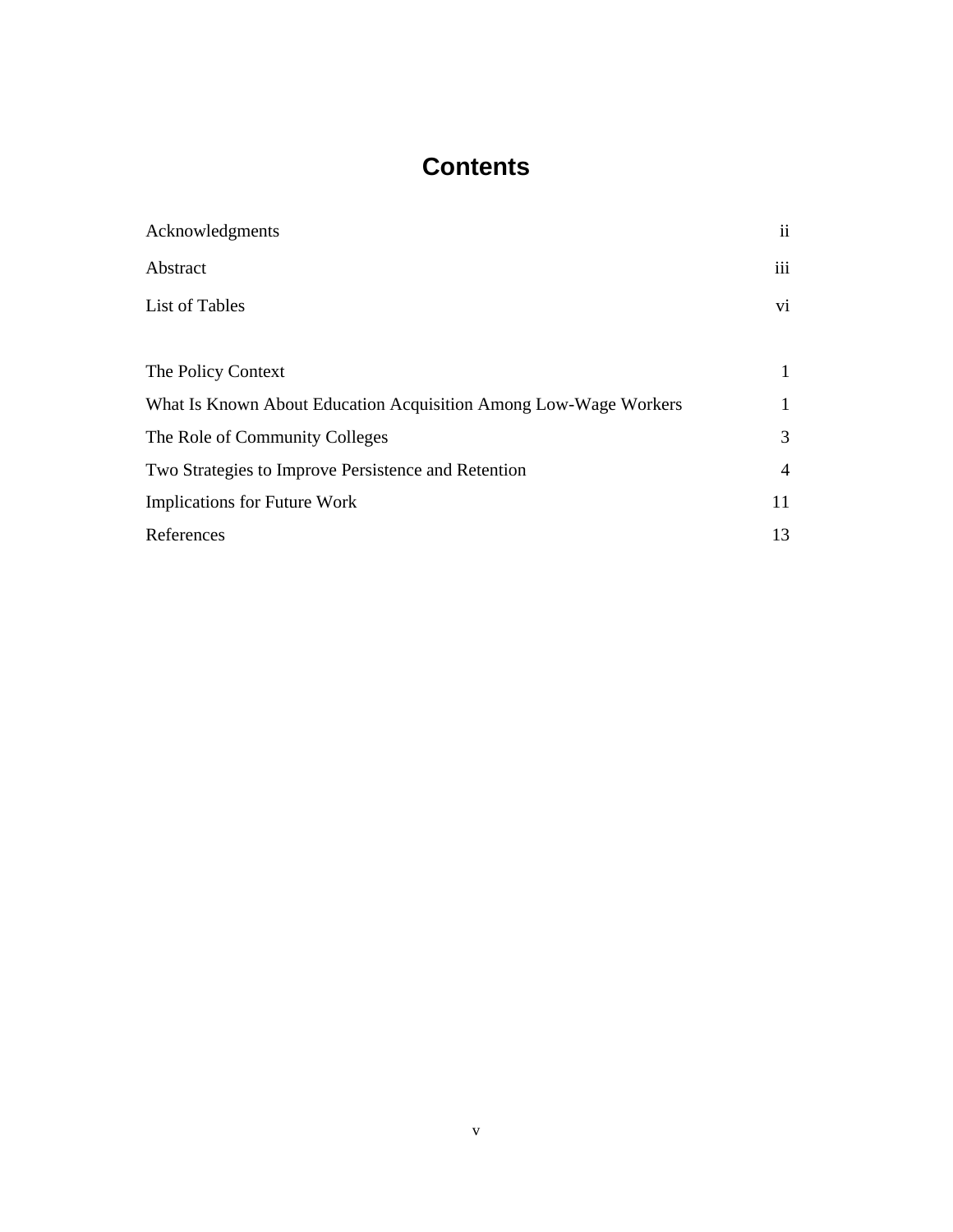# **List of Tables**

### **Table**

| 1 | Opening Doors Interventions and Students' Eligibility Determinants,<br>by Community College                                 | 5  |
|---|-----------------------------------------------------------------------------------------------------------------------------|----|
| 2 | Characteristics of Community College Members at Baseline in the<br><b>Opening Doors Project</b>                             | 8  |
| 3 | Impacts on Academic Performance During the First Three Semesters<br>Since Random Assignment in Selected Opening Doors Sites | 10 |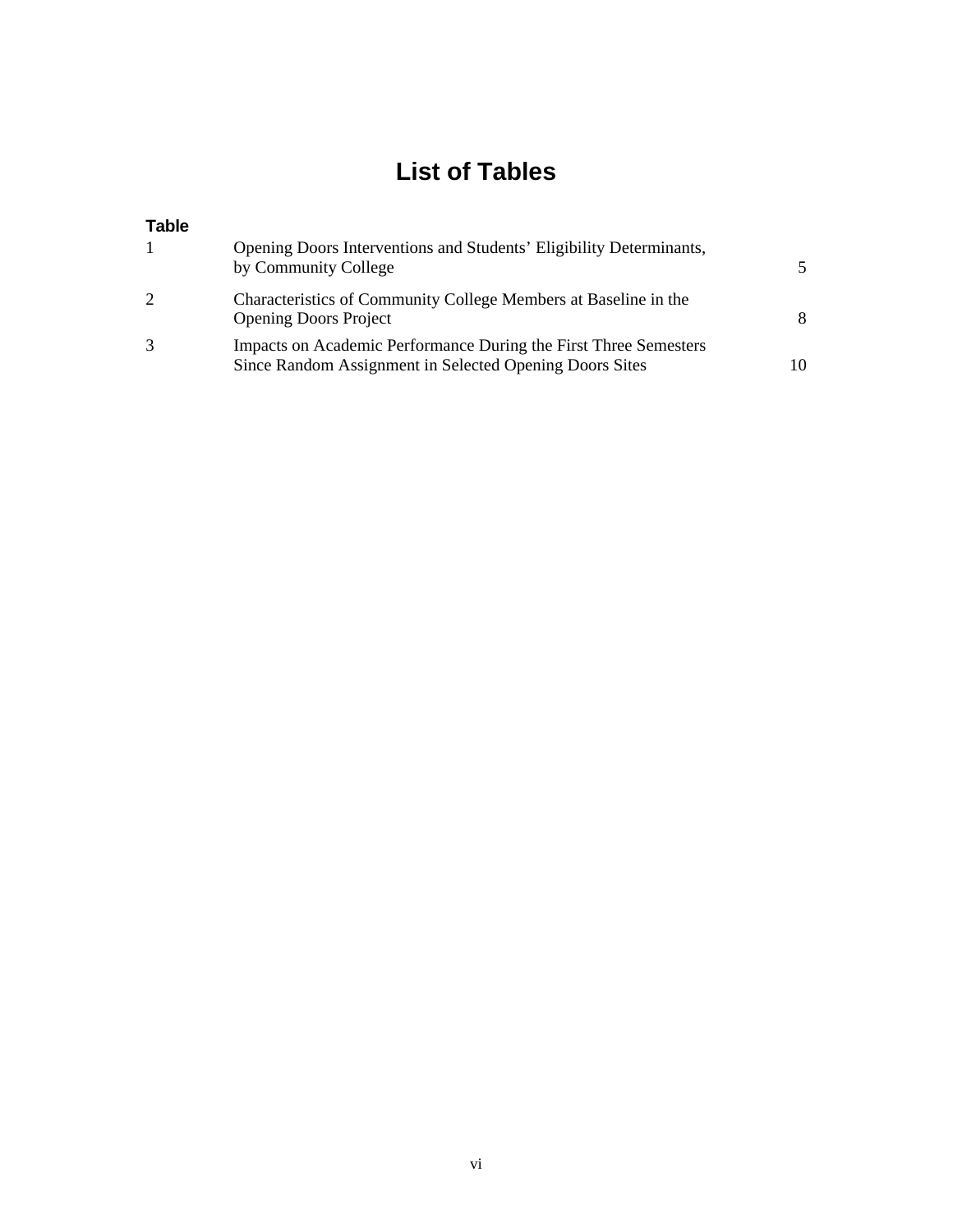### **The Policy Context**

Employment has long been held to be an important deterrent against poverty, and work is a core component of a range of federal efforts to improve the economic well-being of lowincome families. However, full-time and/or stable work alone is not sufficient to alleviate poverty: more than half of the families with children with incomes below 200 percent of the federal poverty line (a standard commonly used to define low income) have at least one full-time, yearround worker, implying that low wages are a problem for many. One study that followed primeage workers who earned less than \$12,000 per year for three consecutive years found that most of these low earners enjoyed earnings growth in subsequent years, but only about a fourth consistently earned over \$15,000 per year at the end of the period — a figure that still placed them firmly in poverty (Anderson, Holzer, and Lane, 2005).

While there is some debate about the relative importance of such factors as globalization, technological change, declining union membership, and immigration on the labor market, most experts agree that the dominant labor market trends have been quite unfavorable to lessskilled workers. One of the clearest detrimental trends is that real wages have risen much more for workers with greater education, resulting in a growing disparity in hourly wages between workers with and without postsecondary education. For example, between 1979 and 2005, real hourly wages for people with advanced degrees rose by 28 percent, wages for college graduates rose by 22 percent, wages for high school graduates remained stagnant, and wages for high school dropouts fell by 16 percent (Mishel, Bernstein, and Allegretto, 2007). This is particularly damaging for low-income workers with children since less than a third of them have more than a high school degree and about a third are high school dropouts (Acs and Nichols, 2007).

This paper summarizes what is known from welfare reform evaluations about the effectiveness of education acquisition to advance the earnings and careers of low-wage workers. The paper then reviews several popular community college strategies intended to increase academic success among low-wage workers and discusses the impacts for two such strategies in detail. Finally, the paper concludes with a discussion of future research to advance knowledge of what works for this population.

## **What Is Known About Education Acquisition Among Low-Wage Workers**

There is compelling evidence that additional years of schooling and advanced education credentials are associated with higher earnings. Individuals who complete an associate's degree or certificate program earn more than those with a high school diploma or General Educational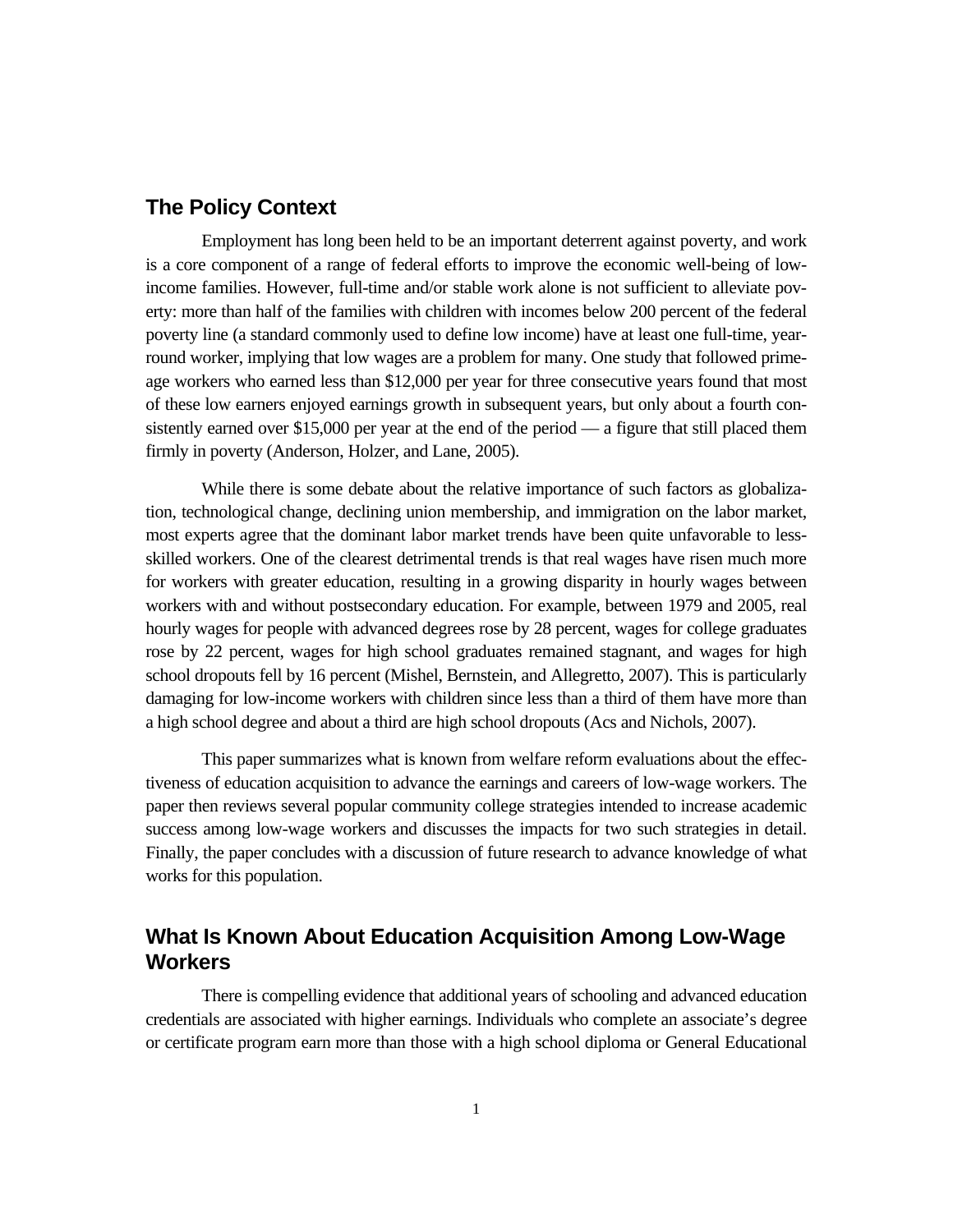Development (GED) certificate (Grubb and Associates, 1999), and those obtaining about a year of college study appear to reap increased earnings (although not as much as with the completion of a degree) (Kane and Rouse, 1995; Grubb and Associates, 1999).

Yet evaluations of education and basic skills training programs have yielded mixed results concerning their ability to increase earnings. The most reliable findings are in the welfare context, where the most experimental evaluations have been conducted. For example, the National Evaluation of Welfare-to-Work Strategies — a random assignment demonstration found that "education-first" programs that required people to participate initially in education or training (typically, remedial reading and math, GED exam preparation, or English as a Second Language classes) did not increase the likelihood of participants becoming employed in "good" jobs or produce more earnings growth when compared with "job search-first" programs that emphasized getting people into jobs as quickly as possible (Hamilton, 2002). However, the program that had the largest effect on stable employment and earnings growth in this study was one that allowed some individuals to participate in short-term training or education before they searched for work. Nevertheless, in most cases, recipients dropped out of education programs quickly.

One site in the Employment Retention and Advancement demonstration, another random assignment study, is currently testing two strategies for promoting participation in education and training among welfare recipients who are employed. Thus far, the results show that neither approach has been able to induce many people to enroll in education or training who would not have enrolled on their own (Navarro, Freedman, and Hamilton, forthcoming). New Visions, a community college bridge program that sought to increase the job retention and advancement of welfare recipients in California, also had difficulty increasing college enrollment above the levels of the control group and ensuring persistence among the enrolled recipients. After a two-and-a-half year period, the program resulted in slightly higher college-going (6 percentage points) but reduced total earnings (about \$2,300) among participants relative to a control group that attended other employment and training services (Fein and Beecroft, 2006).

Other studies of voluntary education and training programs outside the welfare system have shown similarly mixed results. The National Job Training Partnership Act evaluation found some modest earnings impacts for adult women, with on-the-job training producing larger gains than classroom training (Orr et al., 1996). Similarly, a meta-analysis of studies of voluntary training programs found larger effects for women than for men or youth, particularly for classroom skills training, on-the-job training, and mixed classroom and workplace training (Greenberg, Michalopoulos, and Robins, 2003). Another project that tested voluntary training, the Minority Female Single Parent Project, found positive results at one of four sites, the Center for Employment Training (CET), which was known for integrating vocational and basic skills instruction and maintaining tight links to employers (Burghardt et al., 1992). However, an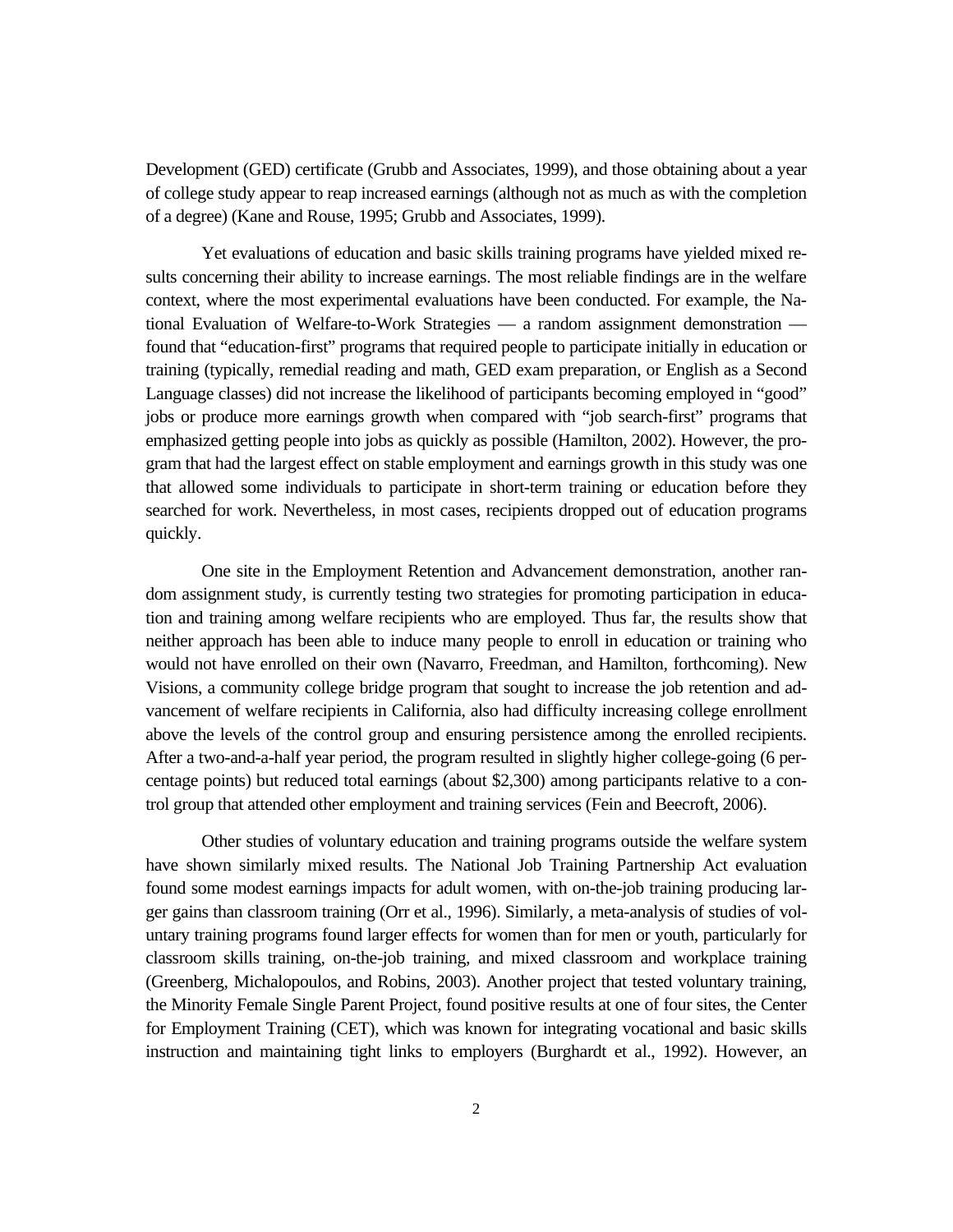evaluation of a multisite replication of CET's model found few positive effects (Miller et al., 2005).

In sum, while the link between skills and wages suggests education and skills training may offer the best hope for substantial wage growth, encouraging people to enroll in education and training, to persist in it, and to complete it may be a key challenge. Further, to operationalize the linkage between education and advancement for low-wage workers, several barriers to higher education will need to be addressed: access to postsecondary education, affordability, and academic success (McSwain and Davis, 2007; Clymer, Roberts, and Strawn, 2001). Of all higher education institutions, community colleges may be best situated to address the diverse barriers of low-wage workers (Kazis et al., 2007).

## **The Role of Community Colleges**

Community colleges play a critical role in American higher education. According to the U.S. Department of Education, nearly half of all students who begin postsecondary education start at a community college (U.S. Department of Education, 2002). Because they have open admissions policies and relatively low tuition and fees, community colleges are particularly important to the millions of adults who lack academic preparation or may be unable to afford college. In addition, their flexible schedules and long history as sponsors of employment and training programs targeting both disadvantaged populations and local industries make them a key player in the development of a more-skilled workforce (Melendez et al., 2004).

Despite the accessibility and relative affordability of community colleges, however, many students who begin programs at these institutions end their formal education prematurely. One study of adult undergraduates who were employed found that 62 percent of students who considered themselves workers first (and students second) had not completed a certificate or degree after six years and were no longer enrolled, compared with 39 percent of adults who described themselves as students first (and who were working only to cover minor expenses) (Berker, Horn, and Carroll, 2003). Longitudinal studies of postsecondary student populations indicate that 46 percent of those who begin at community colleges do not complete a degree or enroll elsewhere within a six-year timeframe (U.S. Department of Education, 2002). Clearly, persistence and retention are not issues isolated to low-wage workers. However, characteristics of low-wage jobs (including a lack of paid leave, inflexible work hours, and unpredictable hours or shift work) in addition to the limited financial aid available for independent persons with dependents, academic under-preparedness, and family obligations all contribute to low enrollment and completion rates for low-wage workers (Levin-Epstein, 2007; Matus-Grossman & Gooden, 2001; Golonka and Matus-Grossman, 2001).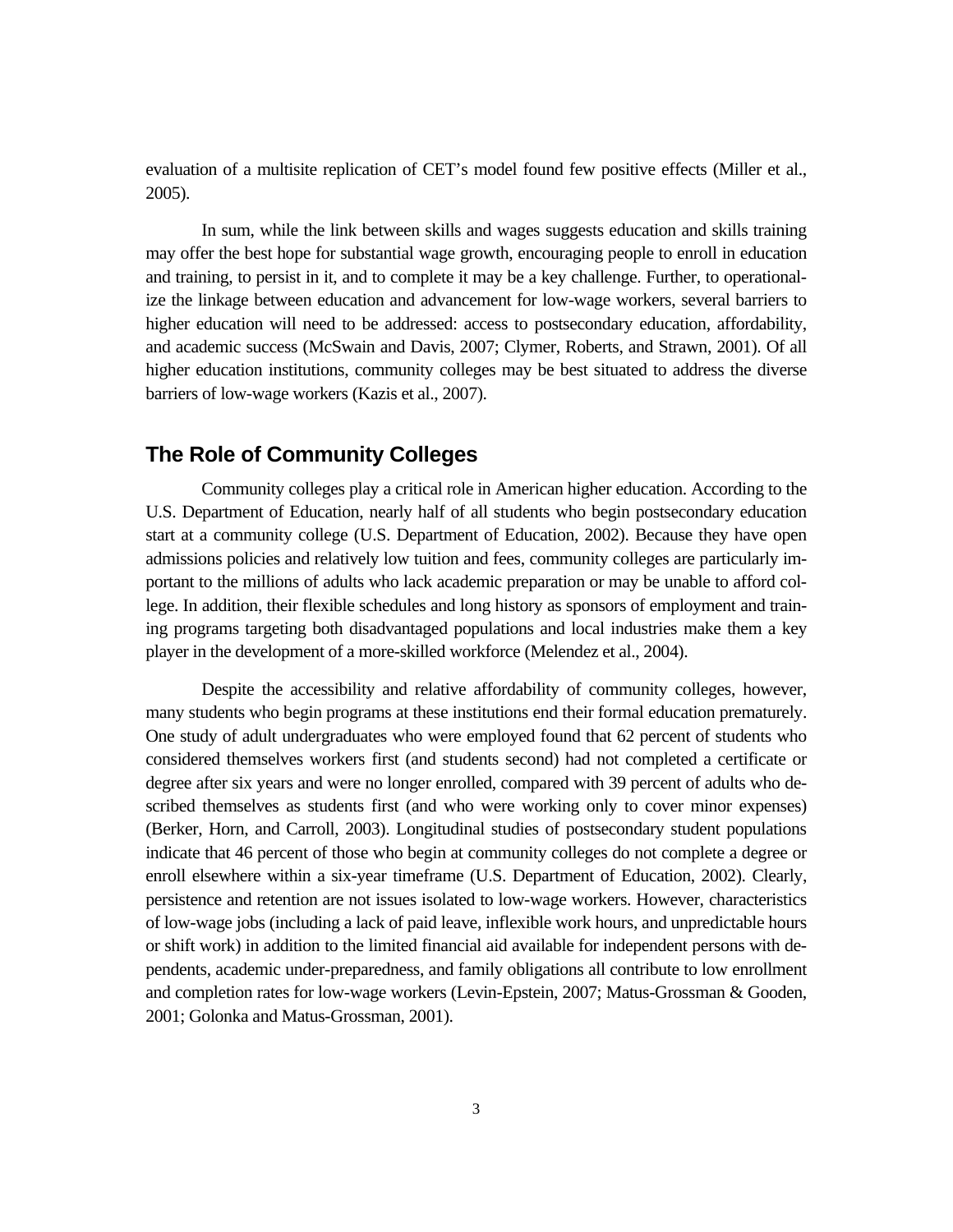In recent years, several notable programs have been designed at community colleges to serve the unique needs of low-wage workers. For example, the New Visions program discussed above was designed and operated by Riverside Community College and Riverside County's Department of Public Social Services to build on earlier welfare reform approaches that resulted in increased employment and earnings. As noted earlier, this program did not meet its intended goals, perhaps because the intervention was less beneficial than other education and training programs available. Another example is the ACCESS program at Hamilton College in New York, which serves welfare-eligible single mothers. This program has reported student retention levels in excess of 90 percent and completion rates comparable to rates of the college's traditional students — even though the single-mother participants were all working as well (Adair, 2003). Findings from the Parents as Scholars program in Maine suggest that the program increased wages among welfare-eligible students who graduated (Butler, Deprez, and Smith, 2003). There are similar findings from other programs in Boston and California (Polakow, Butler, Deprez, and Kahn, 2004). While these findings suggest that targeted programs with wraparound services can work, most of these programs were very small and not rigorously evaluated, so one should not apply a causal interpretation to the positive associations.

#### **Two Strategies to Improve Persistence and Retention**

MDRC launched the Opening Doors demonstration to learn how community colleges can implement reforms that may help greater numbers of students achieve their academic and career goals and that may lead to longer-term success in the labor market and in life (Brock and LeBlanc, 2005). Specifically, the demonstration is examining the effects of various interventions that represent enhancements to community college teaching, student services, and financial aid on student persistence and other outcomes, including degree attainment, labor market experiences, and personal and social well-being. Opening Doors is measuring the effects of these interventions by randomly assigning students to either a program group that receives the enhanced services or to a comparison group that receives the standard services offered by the college. By comparing the experiences of both groups over a period of several years, MDRC is able to measure the difference, or impact, that the interventions make in students' lives, both in the short and long term. In sum, the experimental design ensures that differences can be attributed to the interventions themselves, effectively eliminating alternative explanations.

The Opening Doors project is evaluating four strategies, two of which are widely implemented in community colleges, that are intended to increase student success and retention: learning communities, enhanced counseling with a small scholarship, incentive-based scholarships, and enhanced student services. Table 1 provides a summary of the interventions and the target populations. The evaluations of the enhanced student services and the incentive scholar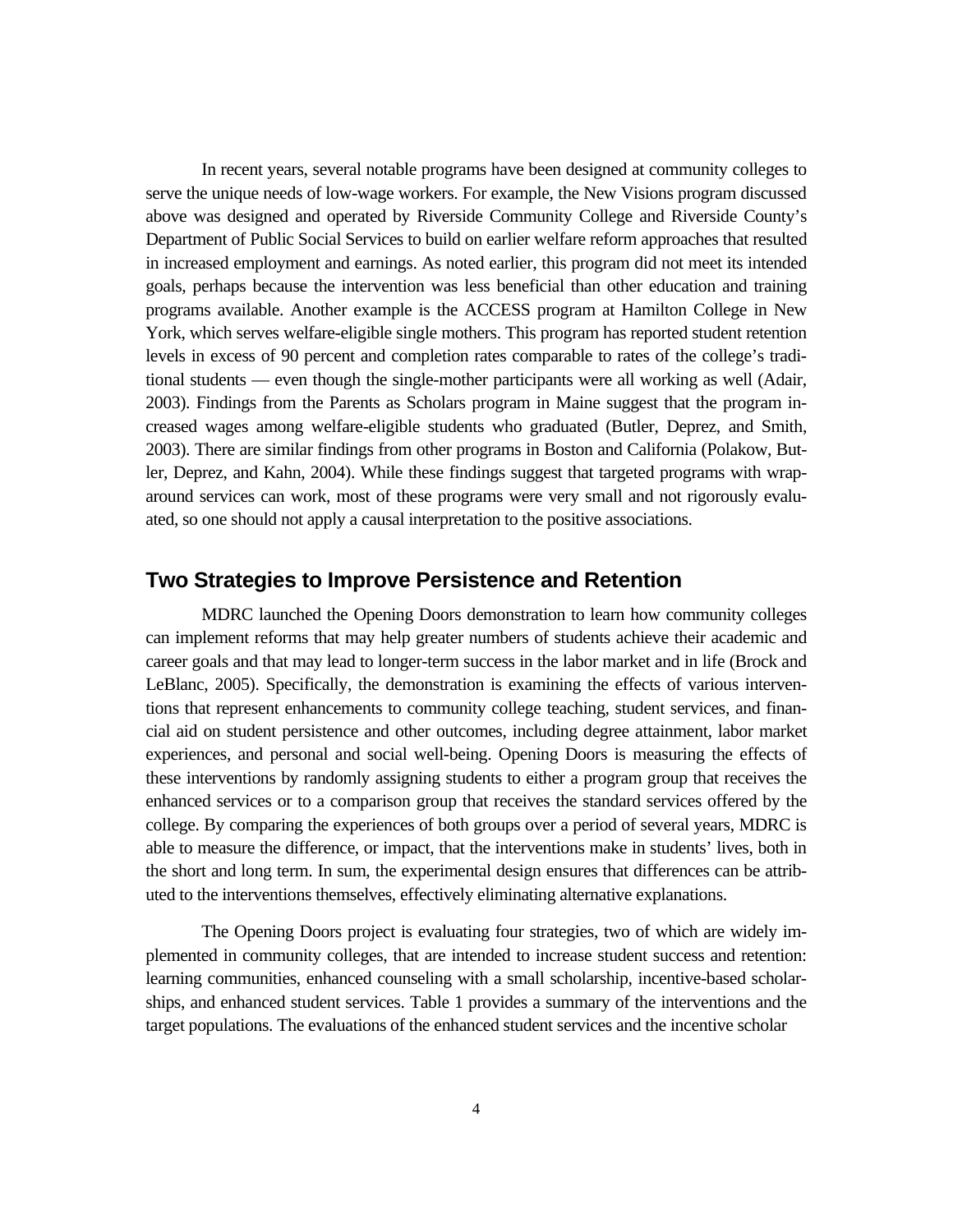#### **Table 1**

#### **Opening Doors Interventions and Students' Eligibility Determinants, by Community College**

|                                    | Kingsborough<br>(NY)                                                                                                                                                                                                                                    | <b>Lorain County</b><br>and Owens (OH)                                                                                                                                                                                                                                                   | Delgado and<br><b>Louisiana Tech-</b><br>nical - West Jef-<br>ferson (LA)                                                                                                                                                                           | <b>Chaffey College</b><br>(CA)                                                                                                                                                                                                                                                                                                 |
|------------------------------------|---------------------------------------------------------------------------------------------------------------------------------------------------------------------------------------------------------------------------------------------------------|------------------------------------------------------------------------------------------------------------------------------------------------------------------------------------------------------------------------------------------------------------------------------------------|-----------------------------------------------------------------------------------------------------------------------------------------------------------------------------------------------------------------------------------------------------|--------------------------------------------------------------------------------------------------------------------------------------------------------------------------------------------------------------------------------------------------------------------------------------------------------------------------------|
| <b>Intervention</b>                | <b>Learning Com-</b><br>munities and a<br><b>Book Voucher:</b><br>Groups of students<br>assigned to take<br>three linked credit<br>courses together;<br>students received<br>enhanced advising<br>and tutoring and<br>vouchers to pay<br>for textbooks. | <b>Enhanced Stu-</b><br>dent Services and<br>a Modest Schol-<br>arship: Students<br>assigned to a dedi-<br>cated adviser with<br>whom they had to<br>meet frequently;<br>students eligible<br>for \$150 scholar-<br>ship for each of<br>two semesters<br>after meetings<br>with adviser. | <b>Incentive Schol-</b><br>arship: Students<br>eligible for \$1,000<br>scholarship for<br>each of two se-<br>mesters; scholar-<br>ship tied to main-<br>taining at least<br>half-time enroll-<br>ment and a grade<br>point average of<br>$2.0(C)$ . | <b>College Survival</b><br><b>Skills and En-</b><br>hanced Student<br><b>Services: Students</b><br>assigned to a two-<br>semester guidance<br>course that pro-<br>vided instructional<br>support as well as<br>advising; students<br>required to visit<br>the college's Suc-<br>cess Centers for<br>extra academic<br>support. |
| <b>Eligibility Criteria</b><br>Age | 17-34                                                                                                                                                                                                                                                   | 18-34                                                                                                                                                                                                                                                                                    | 18-34                                                                                                                                                                                                                                               | 18-34                                                                                                                                                                                                                                                                                                                          |
| Household Income                   | Not screened. <sup>a</sup>                                                                                                                                                                                                                              | Below 250 percent<br>of federal poverty<br>level.                                                                                                                                                                                                                                        | Below 200 percent<br>of federal poverty<br>level.                                                                                                                                                                                                   | Below 250 percent<br>of federal poverty<br>level.                                                                                                                                                                                                                                                                              |
| Other                              | Only new fresh-<br>men. English as a<br>Second Language<br>(ESL) students are<br>excluded.                                                                                                                                                              | Continuing stu-<br>dents must not<br>have completed<br>more than 12 cred-<br>its; must have<br>shown indications<br>of academic diffi-<br>culty (determined<br>by low grades or<br>withdrawal from<br>courses).                                                                          | Must be a parent<br>of at least one<br>dependent under<br>age 19. Must have<br>a high school di-<br>ploma or GED and<br>have passed a col-<br>lege entrance<br>exam. Must not<br>have an occupa-<br>tional certificate<br>or college degree.        | Only continuing<br>students; students<br>must be on proba-<br>tion due to grade<br>point average be-<br>low 2.0 or com-<br>pleting less than<br>half of attempted<br>credits.                                                                                                                                                  |

NOTES: <sup>a</sup> The majority of students enrolled at Kingsborough Community College were low income, so the Opening Doors study did not impose additional income screening. See Bloom and Sommo (2005), Richburg-Hayes, Visher, and Bloom (2008), and Scrivener et al. (forthcoming) for more information on the Opening Doors program at Kingsborough Community College.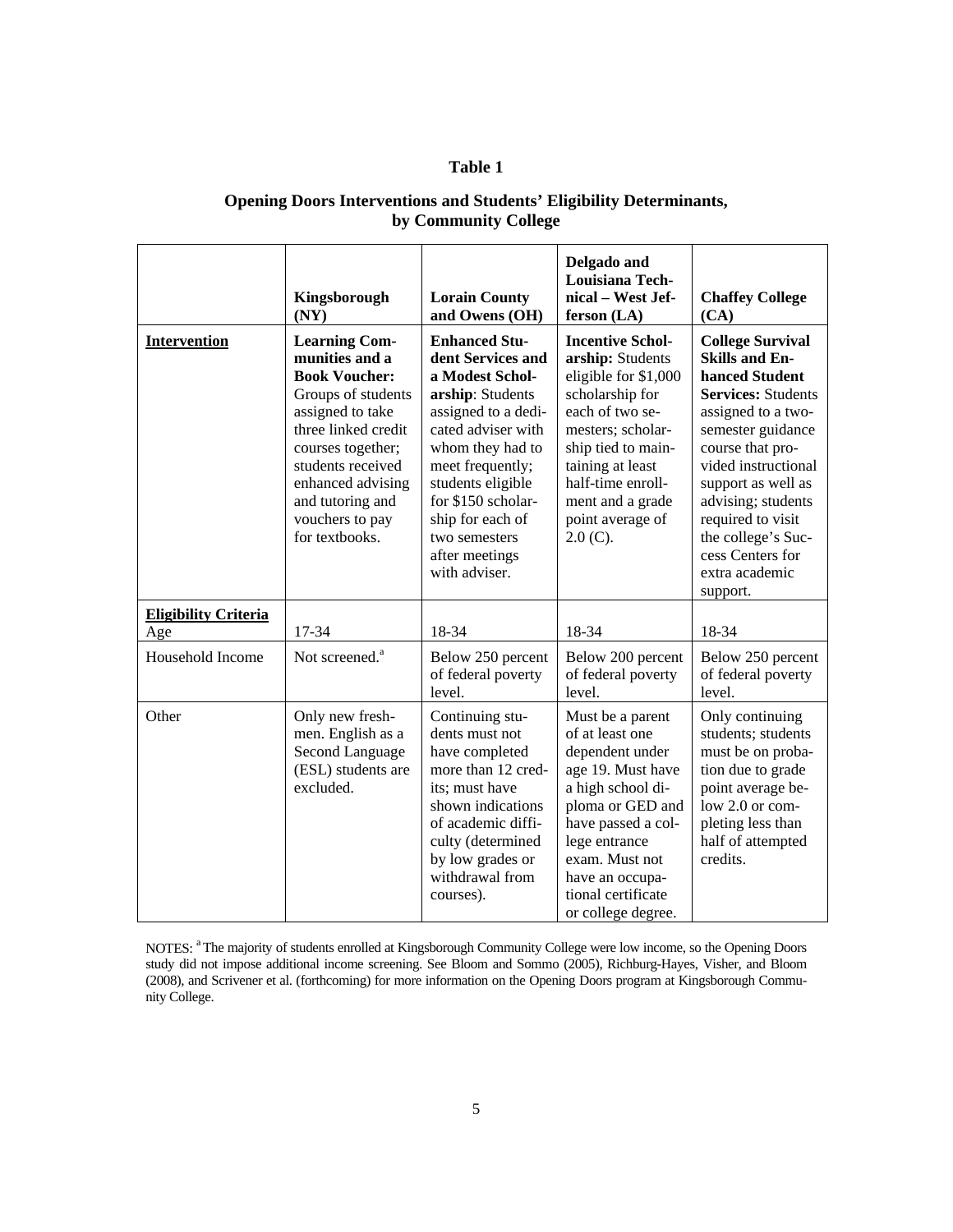ship are particularly relevant to this discussion because the program participants were largely low-wage workers. Findings from these two interventions are discussed in more detail below.

#### **Enhanced Student Services**

The Opening Doors project at Lorain Community College and Owens Community College in Ohio targeted new and continuing students who had completed fewer than 13 credits.<sup>4</sup> The linchpin of the program was an adviser with whom students were expected to meet at least once a month for two semesters to discuss academic progress and any issues that may be affecting their schooling. The advisers carried a caseload of no more than 125 students, which stood in sharp contrast to the academic advising services available to students in the comparison group, where the ratio of counseling staff to students was about 1 to 1,000. In addition, designated staff members from other student services departments — including financial aid and career services — functioned as a team so that at least one staff member from each department served as a point person for the Opening Doors program. While students in the comparison group could access these same departments, such contact would have generally been made on their own initiative rather than through a direct referral. Finally, students in the Opening Doors group were given a \$150 scholarship for each of two consecutive semesters that they could use for any purpose. The scholarship payments were approved by the academic adviser and were made at the beginning and middle of the semester as a way of making sure that students stayed in contact with the adviser. Students in the comparison group did not receive these scholarships.

Even though academic guidance and counseling may arguably be the most important student service, most students receive minimal help. Nationally, the average community college employs one adviser for approximately every 1,000 students (Grubb, 2001). While colleges differ in how their advisers deliver services and in what topics they cover in advising sessions, the necessity of working with many students tends to drive them toward a traditional problemsolving approach in which a student presents an issue and the adviser offers a quick response. The National Academic Advising Association urges community colleges and four-year colleges and universities to provide sufficient staffing, so that students and advisers can have ongoing, interactive relationships, and to adopt a developmental approach whereby advisers help students clarify personal goals and objectives, rather than simply approving their choice of courses (Gordon, Habley, and Associates, 2000). Research suggests that this is even more important for low-wage workers, who may need more help than their younger counterparts in navigating their way to a credential (Kazis et al., 2007).

 $\overline{4}$  ${}^{4}$ See Scrivener and Au (2007) and Scrivener and Pih (2007) for more detail on the study at Lorain County Community College and Owens Community College, respectively.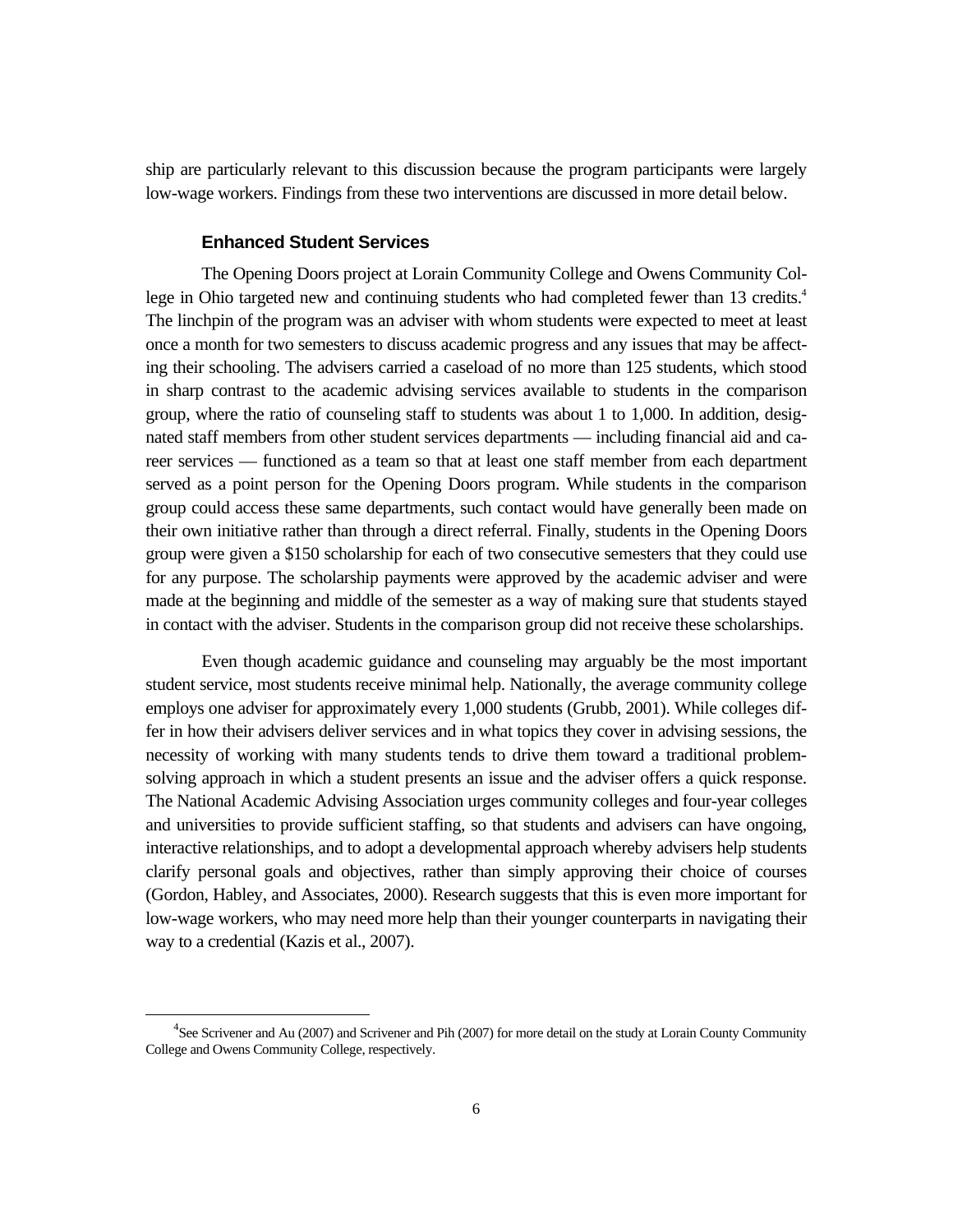#### **Incentive Scholarships**

The Opening Doors project at Delgado Community College and the Louisiana Technical College-West Jefferson campus in Louisiana offered a \$1,000 scholarship for each of two semesters (for a total of up to \$2,000) to parents with children under age 18 whose family incomes were below 200 percent of the federal poverty level.<sup>5</sup> The scholarships were tied to academic performance: each semester, an initial payment of \$250 was made after students enrolled at least half time; a second payment of \$250 was made after midterms for students who remained enrolled at least half time and earned at least a C average; and a final payment of \$500 was made after students passed all their courses. The scholarship was paid in addition to any other financial aid students were already receiving. Each student was assigned to a counselor who monitored the student's grades, arranged tutoring or other help as needed, and approved scholarship disbursements.

This intervention was developed in response to focus groups with low-income parents who were attending or wanted to attend community college and to interest among Louisiana state officials in a financial incentive plan, similar to those implemented to move welfare recipients into employment (Brock and Richburg-Hayes, 2006). Many of the focus group students worried about the cost of tuition, books, and child care (Matus-Grossman et al., 2002). While most students in the focus groups may have qualified for the federal Pell Grant program — the primary need-based financial aid program for college students in the United States — and for loan programs, worries about how to pay for college inevitably led some students to reduce their hours of attendance (thereby increasing the time it takes to earn a degree) or to drop out altogether. Given the high cost of attending college, many Pell Grant recipients have a significant amount of unmet need, especially those recipients who are independent and working (Mercer, 2005). The incentive-based scholarship was intended to meet some of those needs, while being accessible to large group typically missed by scholarship programs.

#### **Findings on the Two Types of Interventions**

Table 2 presents some background characteristics of the students in the Opening Doors studies of enhanced student services (Owens and Lorain) and incentive scholarships (Delgado and Louisiana Technical-West Jefferson). The table shows that the samples consisted largely of women and older adults, which mirrors the national community college population, since adults over the age of 24 comprise close to 45 percent of all enrollments (Berker, Horn, and Carroll, 2003). A large proportion of the sample were parents and low-wage workers at the point of random assignment, with more than half of the students who worked earning about \$8.00 per hour

 $\frac{1}{5}$ <sup>5</sup>Although the scholarships were paid for with Temporary Assistance for Needy Families funds, students did not need to be receiving welfare benefits to be eligible for the program.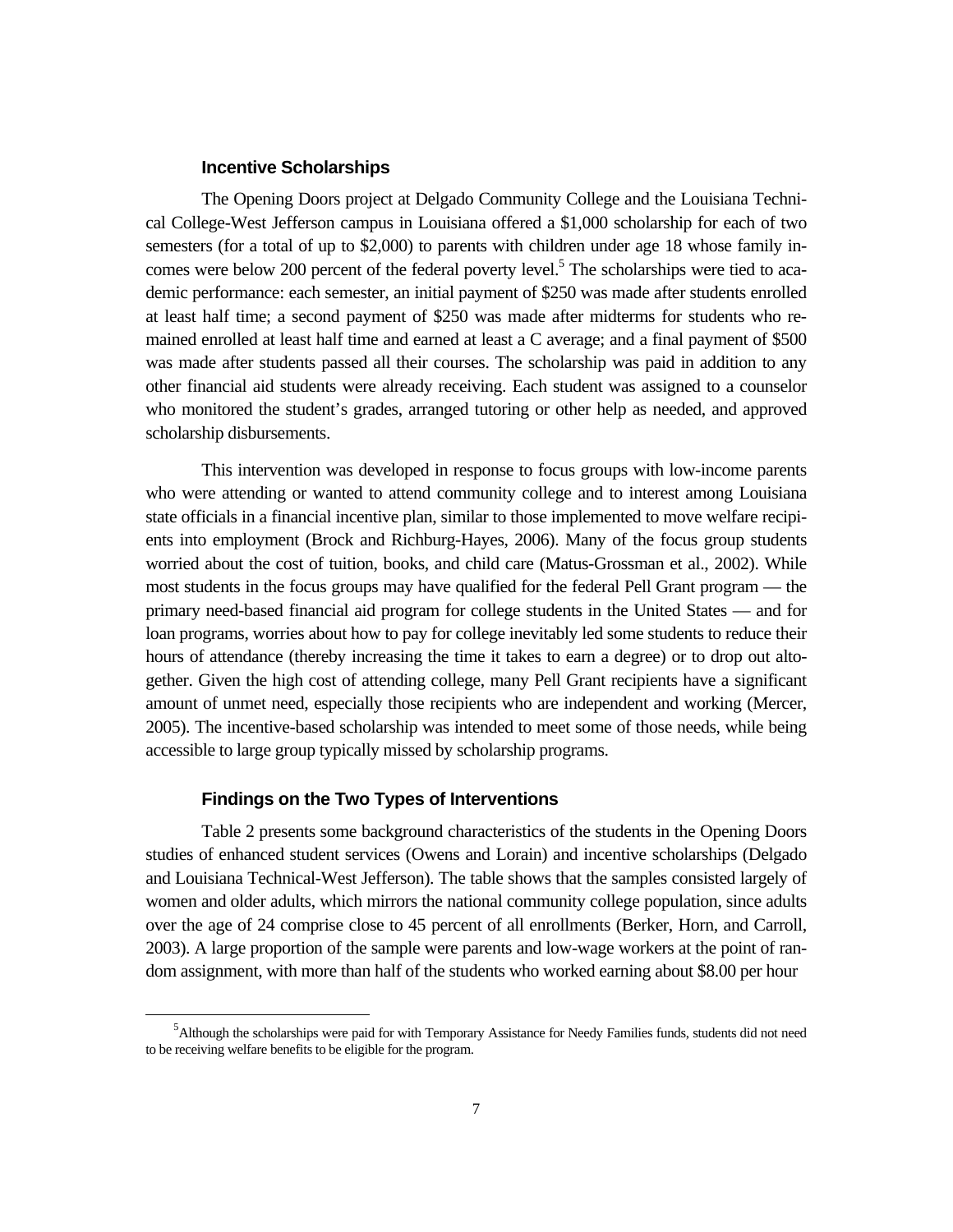#### **Table 2**

#### **Characteristics of Community College Sample Members at Baseline in the Opening Doors Project**

|                                                    | Owens        | Lorain County | Delgado        | Louisiana               |
|----------------------------------------------------|--------------|---------------|----------------|-------------------------|
|                                                    | Community    | Community     | Community      | <b>Technical - West</b> |
|                                                    | College (OH) | College (OH)  | College (LA)   | Jefferson (LA)          |
| Male $(\%)$                                        | 28.1         | 20.5          | 5.5            | 15.8                    |
| Age $(\%)$                                         |              |               |                |                         |
| 18-20 years old                                    | 38.0         | 16.1          | 19.8           | 10.4                    |
| 21-25 years old                                    | 32.4         | 39.6          | 37.6           | 28.2                    |
| 26-30 years old                                    | 19.5         | 27.9          | 29.1           | 35.1                    |
| 31 and older                                       | 10.2         | 16.4          | 13.5           | 26.2                    |
| Average age (years)                                | 23.3         | 25.4          | 24.9           | 27.0                    |
| Number of children (%)                             |              |               |                |                         |
| None                                               | 48.7         | 17.8          | $\overline{a}$ |                         |
| One                                                | 24.4         | 36.7          | 53.9           | 38.8                    |
| Two                                                | 15.3         | 24.1          | 26.3           | 30.8                    |
| Three or more                                      | 11.6         | 21.4          | 19.8           | 30.3                    |
| Among sample members with children:                |              |               |                |                         |
| Average age of youngest child (years)              | 3.0          | 3.3           | 3.0            | 3.6                     |
| Financially dependent on parents (%)               | 23.4         | 10.3          | 17.9           | 14.4                    |
| Currently employed (%)                             | 57.1         | 54.0          | 51.4           | 52.5                    |
| Among those currently employed:                    |              |               |                |                         |
| Number of hours worked per week in current job (%) |              |               |                |                         |
| $1-10$ hours                                       | 5.1          | 4.6           | 4.8            | 4.9                     |
| $11-20$ hours                                      | 22.7         | 21.9          | 16.8           | 15.5                    |
| $21-30$ hours                                      | 29.4         | 26.9          | 25.6           | 20.4                    |
| 31-40 hours                                        | 32.6         | 33.1          | 47.0           | 51.5                    |
| More than 40 hours                                 | 10.2         | 13.6          | 5.8            | 7.8                     |
| Average hourly wage at current job (\$)            | 8.1          | 8.6           | 8.0            | 7.1                     |
| Highest grade completed (%)                        |              |               |                |                         |
| 8th grade or lower                                 | 1.3          | 1.1           | 0.6            | 1.5                     |
| 9th grade                                          | 3.3          | 4.6           | 3.2            | 1.5                     |
| 10th grade                                         | 5.0          | 6.7           | 4.9            | 4.5                     |
| 11th grade                                         | 6.6          | 12.2          | 7.6            | 5.5                     |
| 12th grade                                         | 83.8         | 75.5          | 83.7           | 87.1                    |
| Date of high school graduation/GED receipt (%)     |              |               |                |                         |
| During the past year                               | 27.8         | 13.5          | 11.7           | 6.8                     |
| Between one and five years ago                     | 32.8         | 30.8          | 33.7           | 23.4                    |
| Between five and ten years ago                     | 23.9         | 29.5          | 33.7           | 31.3                    |
| More than ten years ago                            | 15.5         | 26.2          | 20.9           | 38.5                    |
| Main reason for enrolling in college (%)           |              |               |                |                         |
| To complete a certificate program                  | 8.9          | 11.1          | 10.8           | 24.5                    |
| To obtain an associate's degree                    | 44.0         | 55.7          | 60.4           | 39.5                    |
| To transfer to a 4-yr college/university           | 27.5         | 20.7          | 17.9           | 6.0                     |
| To obtain/update job skills                        | 14.3         | 9.8           | 9.7            | 28.0                    |
| Other                                              | 8.4          | 4.8           | 5.7            | 7.5                     |
| Sample size                                        | 1,241        | 477           | 817            | 202                     |

SOURCE: MDRC calculations using data from a baseline information survey.

NOTES: Characteristics shown in italics are calculated for a proportion of the full sample. Distributions may not add to 100 percent because of rounding or because categories are not mutually exclusive.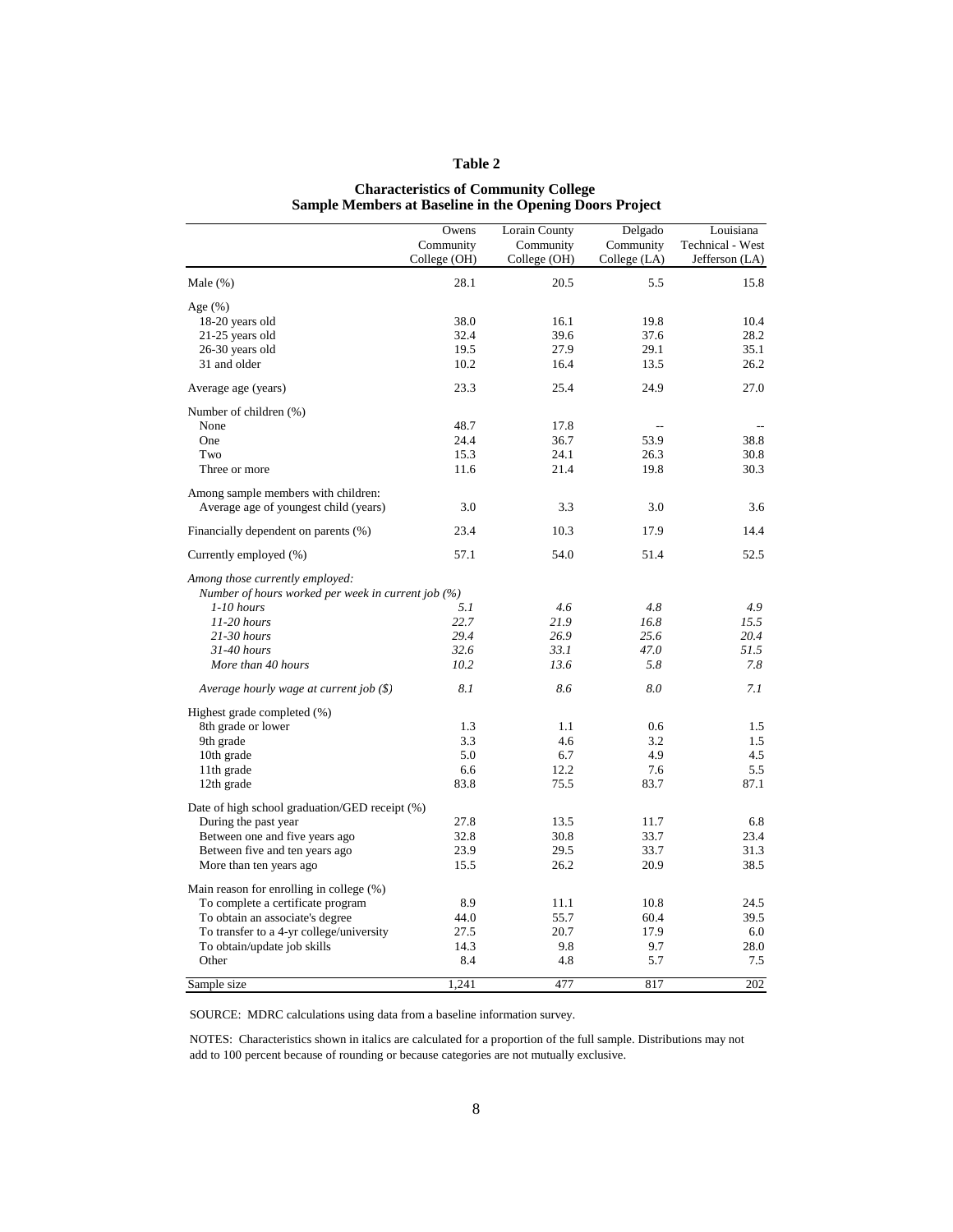— in fact, more than 80 percent worked at least half time in the preceding 12 months (not shown). Again, this is similar to the population of community college students nationally, as close to 80 percent balance their studies with full-time or part-time work (Phillippe and Patton, 2000). Most of the students in the samples were financially independent, and more than half received their high school diploma or GED five or more years prior to the study. In short, the sample may be representative of the pool of low-wage workers discussed at the beginning of this paper.

Table 3 shows selected impacts for each intervention during the first three semesters since random assignment. Each entry shows the difference in outcomes, or the impact, between the treatment group and the control group. (The outcomes from the control groups represent what would have happened in the absence of the interventions.) The asterisks show the statistical significance of the differences between the two groups. In other words, the stars indicate that the difference was a result of the program.

The first panel shows outcomes in the first Opening Doors semester. The first row shows no difference in registration rates in any of the samples. This result is expected given that random assignment was conducted for those students who had already matriculated at the college or showed considerable interest in enrolling. While there are no differences in the remaining outcomes for the enhanced student services intervention, the performance-based scholarship intervention resulted in treatment group students passing slightly more courses (0.4 of a course), earning more total credits (1.1 more), and withdrawing from courses at lower rates (6.9 percentage points lower).

The second panel shows academic performance for the second Opening Doors semester. Encouragingly, the programs had a positive effect on student retention in two of the three studies. While the proportion registering in college in the second semester dropped somewhat compared with the first semester figures among both Opening Doors students and the control group (not shown), the Opening Doors program results in a 5.6 percentage point increase in registrants at Owens Community College and a 18.2 percentage point increase in the two Louisiana schools. This latter result is quite large, and effects of this magnitude are seldom seen in program evaluations that use rigorous random assignment designs. In addition to registration gains, Opening Doors students are more likely than their control group counterparts to attempt more courses (and thus register for more credits) and earn more developmental credits in one Ohio site and in the Louisiana sites. In Louisiana, Opening Doors students also passed more courses and earned more regular credits (the latter outcome is not shown in table).

The third panel shows a few results from the first post-program semester, or the first semester that the intervention was not in place. The first two columns show small, in-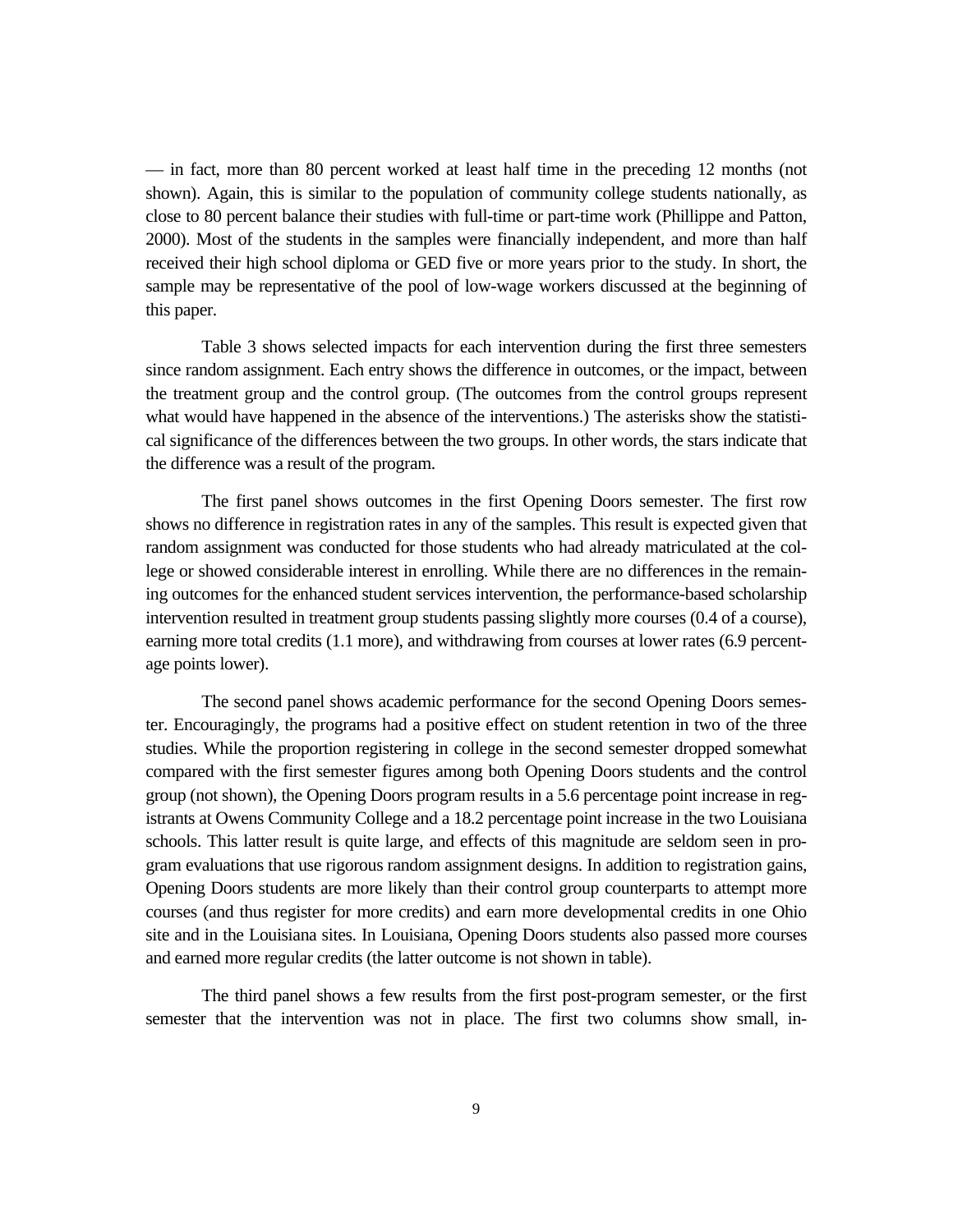#### **Table 3**

#### **Impacts on Academic Performance During the First Three Semesters Since Random Assignment in Selected Opening Doors Sites**

|                                                      | Owens        | Lorain County | Delgado and         |
|------------------------------------------------------|--------------|---------------|---------------------|
|                                                      | Community    | Community     | Louisiana Technical |
|                                                      | College (OH) | College (OH)  | West Jefferson      |
| <b>First Opening Doors semester</b>                  |              |               |                     |
| Registered for any courses (%)                       | 0.7          | 1.7           | 4.5                 |
| Number of courses attempted                          | 0.1          | 0.0           | 0.2                 |
| Number of courses passed                             | 0.1          | 0.1           | $0.4$ ***           |
| Total credits registered (regular $+$ developmental) | 0.3          | 0.2           | 0.4                 |
| Total credits earned (regular + developmental)       | 0.3          | 0.2           | $1.1$ ***           |
| Developmental credits earned                         | 0.2          | 0.3           | 0.2                 |
| Withdrew from 1 or more courses (%)                  | 3.5          | 6.4           | $-6.9 *$            |
| <b>Second Opening Doors semester</b>                 |              |               |                     |
| Registered for any courses (%)                       | $5.6$ **     | 10.5          | $18.2$ ***          |
| Number of courses attempted                          | $0.2$ **     | 0.4           | $0.5$ ***           |
| Number of courses passed                             | 0.1          | 0.2           | $0.4$ ***           |
| Total credits registered (regular + developmental)   | $0.7$ **     | 1.4           | $1.4$ ***           |
| Total credits earned (regular + developmental)       | 0.4          | 0.7           | $1.2$ ***           |
| Developmental credits earned                         | $0.2 *$      | 0.3           | $0.4$ ***           |
| Withdrew from 1 or more courses (%)                  | $3.8**$      | 5.3           | 4.3                 |
| <b>First post-program semester</b>                   |              |               |                     |
| Registered for any courses (%)                       | 3.2          | 3.6           | $11.2$ ***          |
| Number of courses attempted                          | 0.2          | 0.1           | $0.5$ ***           |
| Total credits registered (regular + developmental)   | 0.5          | 0.4           | $1.4***$            |
| <b>Summary outcomes</b>                              |              |               |                     |
| Total number of semesters enrolled                   | 0.1          | $0.3$ **      | $0.3***$            |
| Total credits earned (regular + developmental)       | 0.7          | 1.1           | $3.3***$            |
| Sample size                                          | 1,241        | 478           | $\overline{537}$    |

SOURCES: MDRC calculations from college transcript data.

NOTES: Data for the Ohio sites uses all observations. Data from the Louisiana sites consist of the two earliest cohorts, which represents 53 percent of the full sample of 1,019 students. Each column entry represents the regression-adjusted difference in treatment and control means for the specified outcome. A two-tailed t-test was applied to differences between the research groups. Statistical significance levels are indicated as \*\*\* = 1 percent, \*\*  $= 5$  percent, and  $* = 10$  percent.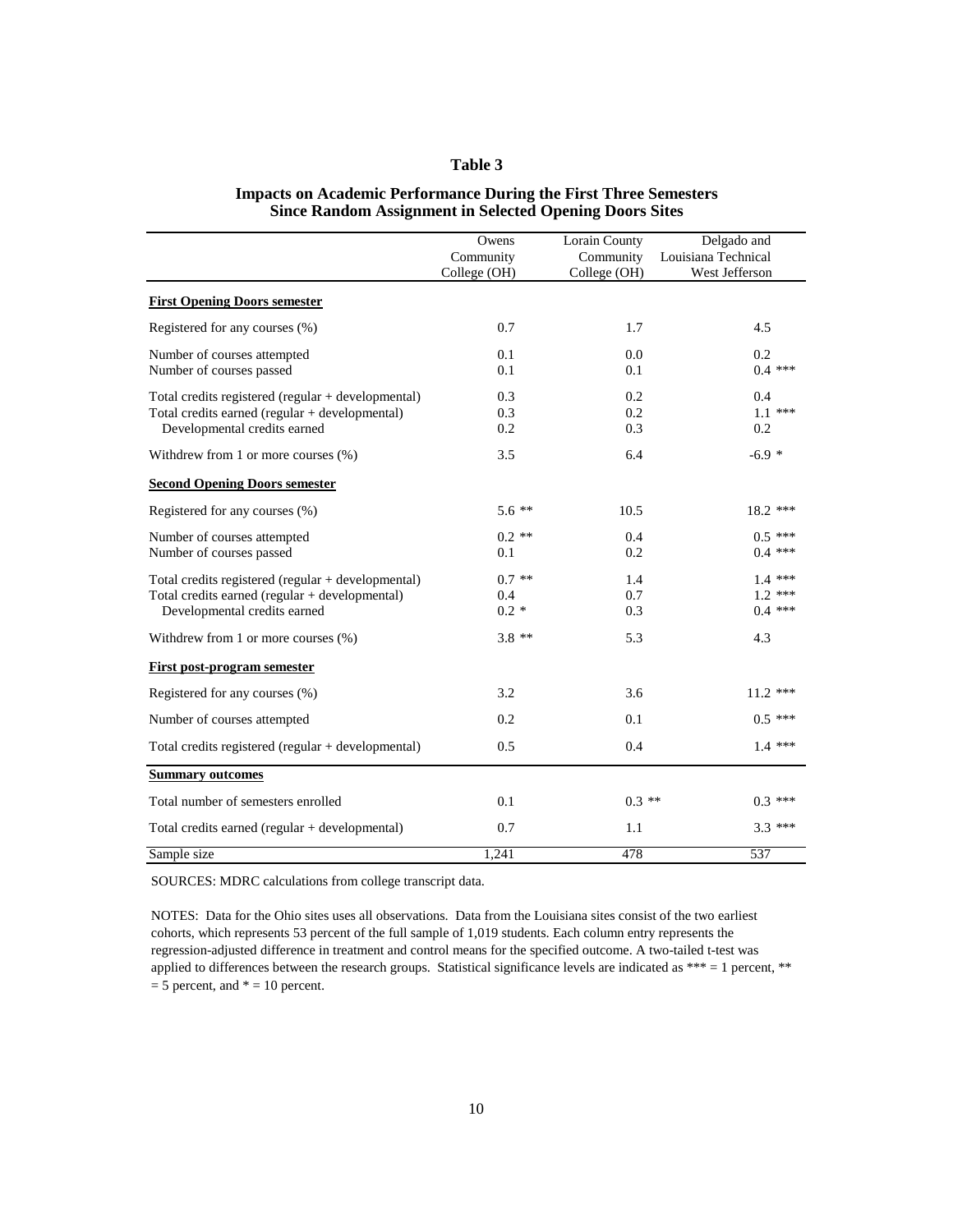significant impacts, which indicate that the outcomes for the treatment group largely mirrors those for the control group. In contrast, the last column shows continued effects for the incentive scholarship intervention.

Overall, the interventions seem to have affected outcomes related to academic success in the semesters in which they operated. With the exception of the performance-based scholarship, the impacts appear to fade after the program ends. Nevertheless, there may be delayed effects in subsequent semesters, and future work will examine these outcomes in addition to others that may be affected by education acquisition in the longer term, such as social and psychological outcomes, health behaviors, and labor market outcomes.

#### **Implications for Future Work**

In light of the long-term labor market trends that have resulted in stagnant wage growth for those in the lowest quintile of the income distribution, it appears that most low-wage workers will need to increase their skill levels in order to raise their earnings substantially. While results from previous studies of education and training programs for adults have been mixed at best, several new strategies emerging in the field offer the possibility of better results. For example, there are several promising efforts to provide employer-focused training to low-wage earners that, in some cases, operate on a large scale (Martinson, 2007). These include incumbent worker training programs (state grants to businesses to collaborate with training providers to train existing workers) and sectoral initiatives (providing training to a cluster of employers in one segment of the labor market).

While it is far too early to conclude that the Opening Doors performance-based scholarship program in Louisiana is an unequivocal success, the early impacts are large, suggesting that the approach may represent another promising strategy. For example, the third-semester retention impact of 11.2 percentage points is larger than most nonexperimental analyses of other scholarship programs would have predicted. $6$  Clearly, the Louisiana results suggest that a performance-based scholarship can have a large, positive effect on academic achievement among a predominately female, single-parent student population that faces multiple barriers to completing college.

Nonexperimental research has also associated student aid programs with higher enrollment in postsecondary education (Abraham and Clark, 2003; Turner, 2007). However, the ex-

 <sup>6</sup>  $6$ While not directly comparable to this retention estimate, Bettinger (2004) finds that a \$1,000 increase in Pell Grant eligibility increases persistence between the first and second year of college attendance by 2 to 4 percentage points. Dynarski (2005) finds that merit aid of about \$3,000 increases the probability of persistence by 5 percent to 11 percent among those who would have gone to college in the absence of the financial aid.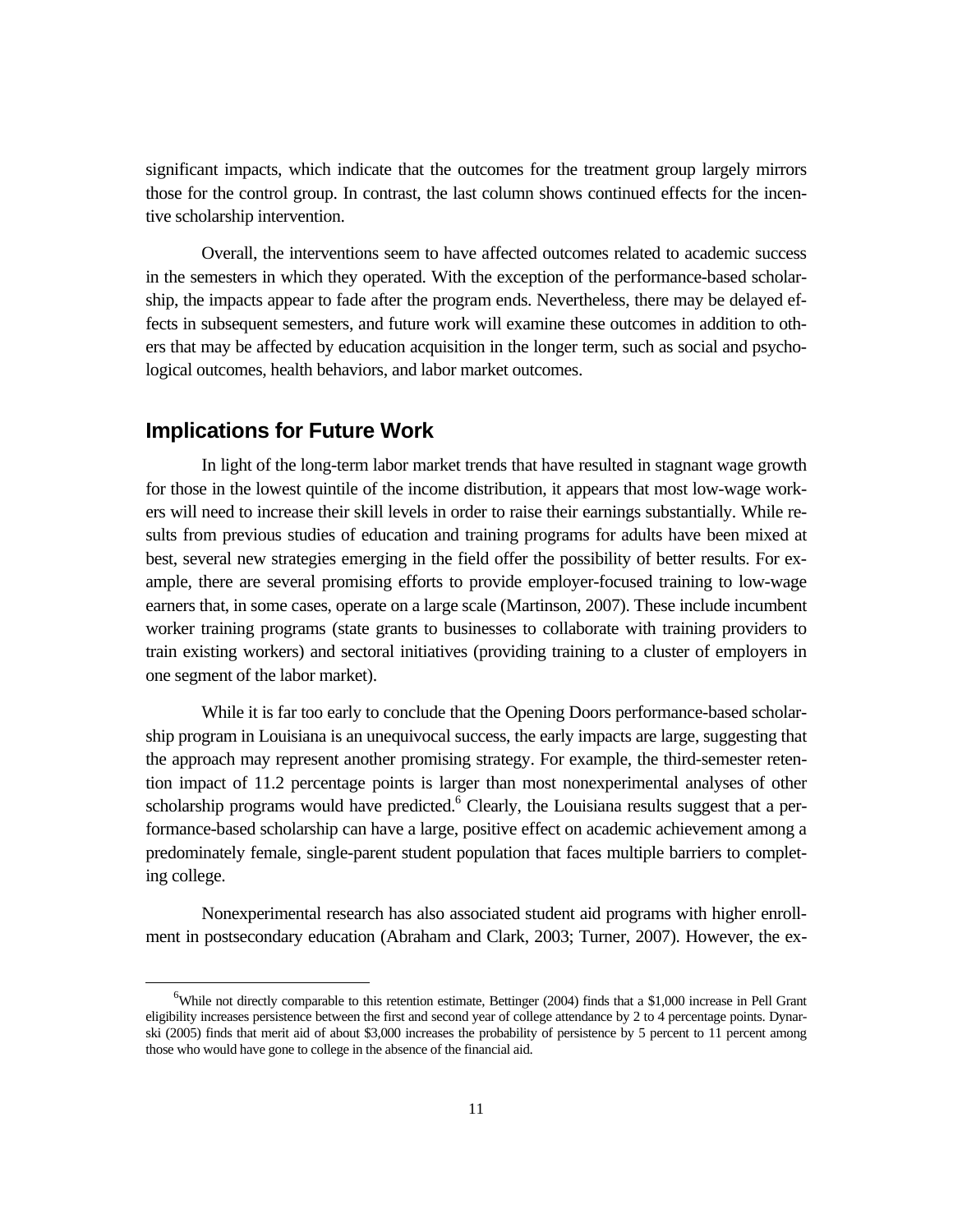isting research is far from definitive, and more tests are needed. Several states have developed innovative financial assistance programs for nontraditional students — such as those without a high school diploma or who attend college part time — who pursue postsecondary education or skills training (Martinson and Holcomb, 2007).

The research to date clearly shows that the success of community college-based programs largely depends on addressing the barriers to education acquisition faced by low-wage adults. The current system of instruction and financial aid is largely based on "traditional" students — those entering postsecondary education out of high school — where employment is of secondary importance. Future research in this area will need to examine the implications of relaxing some of the barriers the current system imposes.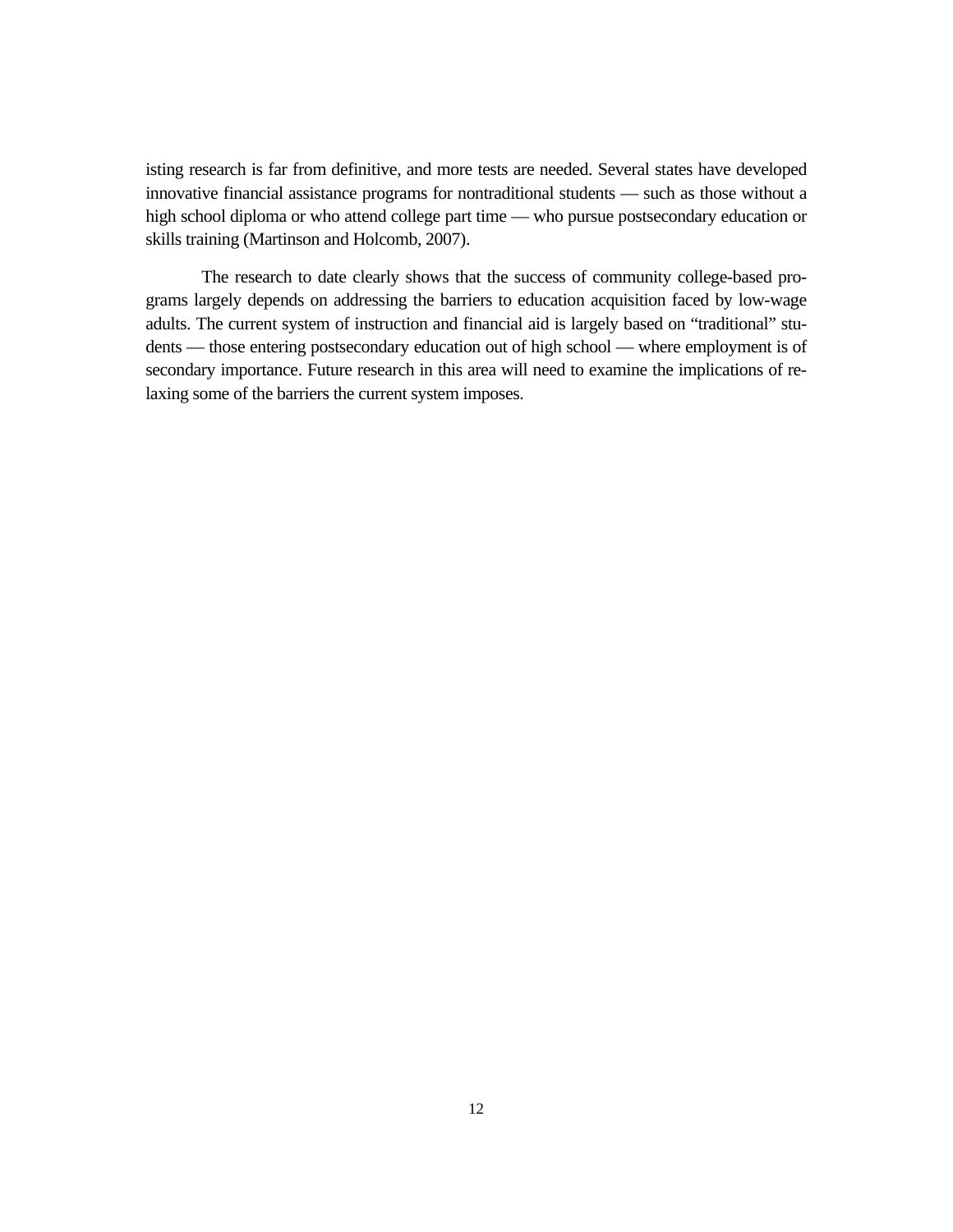## **References**

- Abraham, K., and Clark, M. 2003. "Financial Aid and Students' College Decisions: Evidence from the District of Columbia's Tuition Assistance Grant Program," Working Paper #2, Education Research Section, Princeton University.
- Acs, G., and Nichols, A. 2007. "Low-Income Workers and Their Employers: Characteristics and Challenges." Paper prepared for an Urban Institute Roundtable, "Public and Private Roles in the Workplace: What Are the Next Steps in Supporting Working Families?" Washington, DC: The Urban Institute.
- Adair, V. 2003. The ACCESS Project at Hamilton College 2003. Retrieved on September 14, 2007, from http://my.hamilton.edu/college/access/2003Report.pdf.
- Anderson, F., Holzer, H., and Lane, J. (2005). *Moving Up or Moving on: Workers, Firms, and Advancement in the Low-Wage Labor Market.* New York: Sage Press.
- Berker, A., Horn, L., and Carroll, C. 2003. *Work First, Study Second: Adult Undergraduates Who Combine Employment and Postsecondary Enrollment.* Washington, DC: U.S. Department of Education, Institute of Education Sciences.
- Bettinger, E. 2004. "How Financial Aid Affects Persistence." Pages 207-333 in Caroline Hoxby (ed.), *College Choices: The Economics of Where to Go, When to Go, and How to Pay for It.* Chicago: University of Chicago Press.
- Bloom, D., and Sommo, C. 2005. *Building Learning Communities: Early Results from the Opening Doors Demonstration at Kingsborough Community College.* New York: MDRC.
- Brock, T., and LeBlanc, A. 2005. *Promoting Student Success in Community College and Beyond: The Opening Doors Demonstration.* New York: MDRC.
- Brock, T., and Richburg-Hayes, L. 2006. *Paying for Persistence: Early Results of a Louisiana Scholarship Program for Low-Income Parents Attending Community College.* New York: MDRC.
- Burghardt, J., Rangarajan, A., Gordon, A., and Kisker, E. 1992. *Evaluation of the Minority Female Single Parent Demonstration: Vol. 1, Summary Report.* Princeton: Mathematica Policy Research, Inc.
- Butler, S., Deprez, L., and Smith, R. 2003. *Parents as Scholars: A Model Post-Secondary Education Program for Low-Income Women in the New Welfare Landscape*. Retrieved on September 14, 2007, from http://www.iwpr.org/pdf/Butler\_Deprez\_Smith.pdf.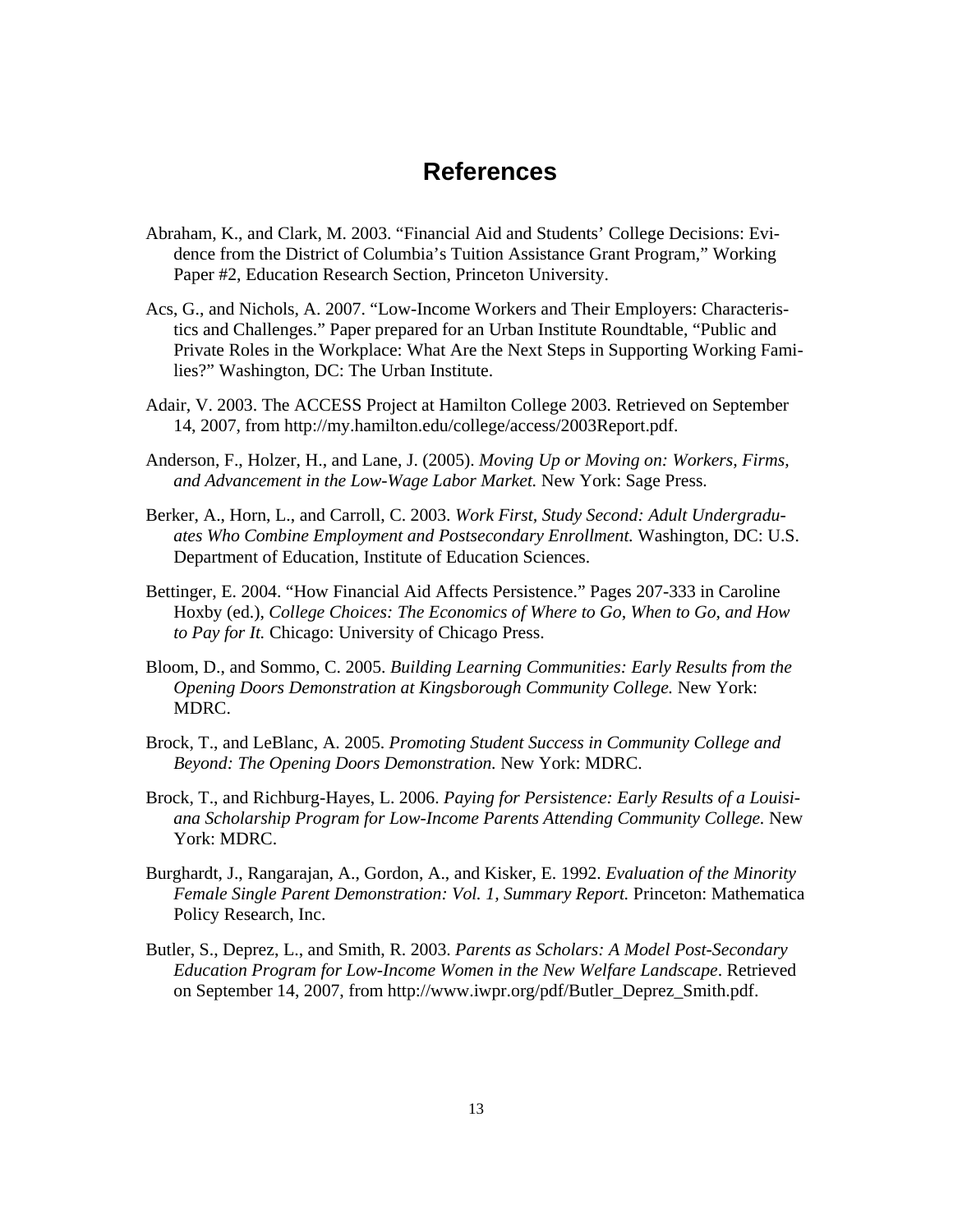- Clymer, C., Roberts, B., and Strawn, J. 2001. *States of Change: Policies and Programs to Promote Low-Wage Workers' Steady Employment and Advancement*. New York: Public/Private Ventures.
- Dynarski, S. 2005. *Finishing College: The Role of State Policy in Degree Attainment*. Working Paper. Cambridge, MA: Harvard University, John F. Kennedy School of Government.
- Fein, D., and Beecroft, E. 2006. *College as a Job Advancement Strategy: Final Report on the New Visions Self-Sufficiency and Lifelong Learning Project*. Bethesda, MD: Abt Associates, Inc.
- Golonka, S., & Matus-Grossman, L. 2001. *Opening Doors: Expanding Educational Opportunities for Low-Income Workers.* New York: MDRC.
- Gordon, V., Habley, W., and Associates. 2000. *Academic Advising: A Comprehensive Handbook.* San Francisco: Jossey-Bass.
- Greenberg, D., Michalopoulos, C., and Robins, P. 2003. "A Meta-Analysis of Government-Sponsored Training Programs," *Industrial & Labor Relations Review* 57, 1: 31-53.
- Grubb, W. N., and Associates. 1999. *Honored But Invisible: An Inside Look at Teaching in Community Colleges.* New York and London: Routledge.
- Grubb, W. N. 2001. *'Getting into the World': Guidance and Counseling in Community Colleges.* Working Paper 1. New York: Community College Research Center.
- Hamilton, G. 2002.. *Moving People from Welfare to Work: Lessons from the National Evaluation of Welfare-to-Work Strategies.* New York: MDRC.
- Kane, T., and Rouse, C. 1995. "Labor Market Returns to Two- and four-Year Colleges. *American Economic Review* 85: 600-614.
- Kazis, R., Callahan, A., Davidson, C., McLeod, A., Bosworth, B., Choitz, V., and Hoops, J. 2007. *Adult Learners in Higher Education: Barriers to Success and Strategies to Improve Results*. Boston: Jobs for the Future.
- Levin-Epstein, J. 2007. "Responsive Workplaces: The Business Case for Employment that Values Fairness and Families," *The American Prospect*, February 19, 2007.
- Martinson, K. 2007. *Building Skills and Promoting Job Advancement: The Promise of Employer-Focused Strategies*. Washington, DC: The Urban Institute.
- Martinson, K., and Holcomb, P. 2007. *Innovative Employment Approaches and Programs for Low-Income Families*. Washington, DC: The Urban Institute.
- Matus-Grossman, L., and Gooden, S. 2001. *Opening Doors to Earning Credentials: Impressions of Community College Access and Retention from Low-Wage Workers.* New York: MDRC.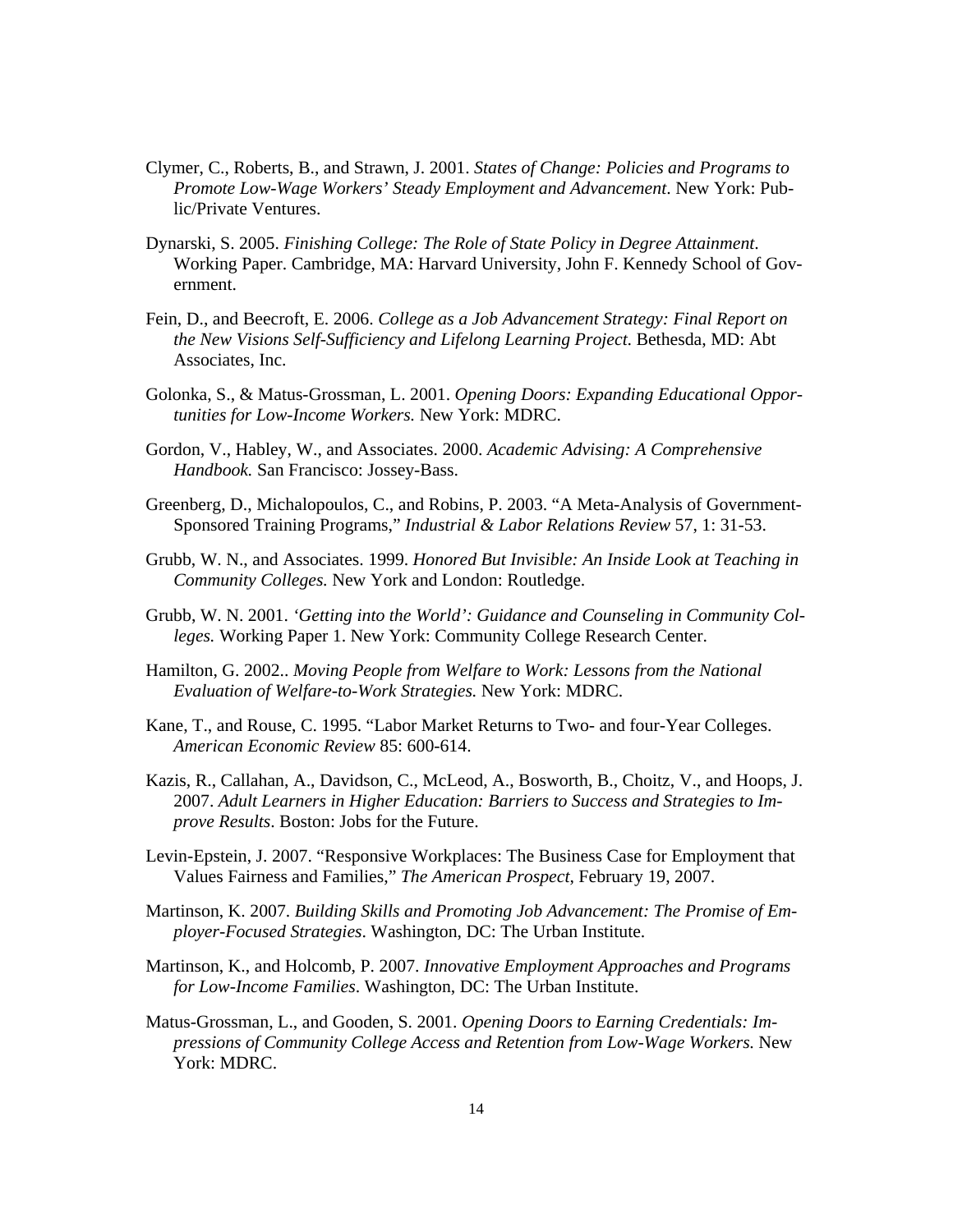- Matus-Grossman, L., Gooden, S., Wavelet, M., Diaz, M., and Seupersad, R. 2002. *Opening Doors: Students' Perspectives on Juggling Work, Family, and College.* New York: MDRC.
- McSwain, C., and Davis, R. 2007. *College Access for the Working Poor: Overcoming Burdens to Succeed in Higher Education*. Washington, DC: Institute for Higher Education Policy.
- Melendez, E., Falcon, L., Suarez-Boulangger, C., McCormick, L., and Montrichard, A. 2004. "Community Colleges, Welfare Reform, and Workforce Development." In Edwin Melendez (ed.), *Communities and Workforce Development*. Kalamazoo, MI: W.E. Up-John Institute for Employment Research.
- Mercer, C. 2005. *Federal Pell Grants: Implications of Increasing the Maximum Reward.* Washington, DC: Congressional Research Service.
- Miller, C., Bos, J., Porter, K., Tseng, F., and Abe, Y. 2005. *The Challenge of Repeating Success in a Changing World*: *Final Report on the Center for Employment Training Replication Sites*. New York: MDRC.
- Mishel, L., Bernstein, J., and Allegretto, S. 2007. *The State of Working America, 2006/2007*. Ithaca, NY: Cornell University Press.
- Navarro, D., Freedman, S., and Hamilton, G. Forthcoming. *The Employment Retention and Advancement Project: Results from Two Education and Training Models for Employed Welfare Recipients in Riverside, California*. New York: MDRC.
- Orr, L., Bloom, H., Bell, S., Doolittle, F., and Lin, W. 1996. *Does Training for the Disadvantaged Work? Evidence from the National JTPA Study*. Washington, DC: The Urban Institute.
- Phillippe, K. A., and Patton, M. 2000. *National Profile of Community Colleges: Trends and Statistics 3rd Edition*. Washington, DC: Community College Press.
- Polakow, V., Butler, S., Deprez, L., and Kahn, P. (eds.) 2004. *Shut Out: Low-Income Mothers and Higher Education in Post-Welfare America.* Albany, NY: State University of New York.
- Richburg-Hayes, L., Visher, M., and Bloom, D. 2008. "Do Learning Communities Affect Academic Outcomes? Evidence from an Experiment in a Community College." *Journal of Research on Educational Effectiveness* 1: 1-33.
- Scrivener, S., and Au, J. 2007. *Enhancing Student Services at Lorain County Community College: Early Results from the Opening Doors Demonstration in Ohio.* New York: MDRC.
- Scrivener, S., Bloom, D., LeBlanc, A., Paxson, C., Rouse, C., and Sommo, C. with Au, J., Teres, J., and Yeh, S. Forthcoming. *A Good Start: Two-Year Effects of a Freshmen*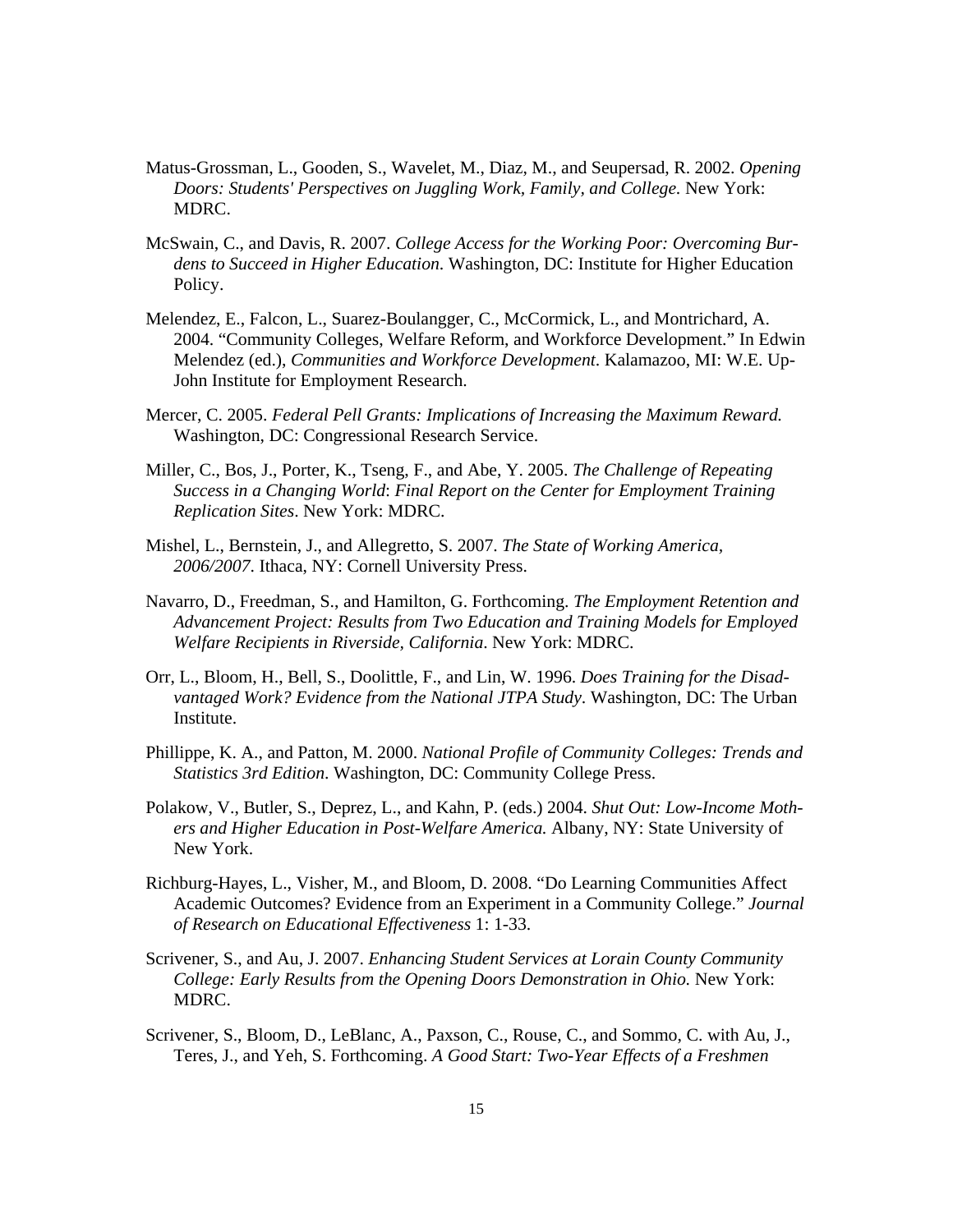*Learning Community Program at Kingsborough Community College.* New York: MDRC.

- Scrivener, S., & Pih, M. 2007. *Enhancing Student Services at Owens Community College: Early Results from the Opening Doors Demonstration in Ohio.* New York: MDRC.
- Turner, S. 2007. "Higher Education: Policies Generating the 21st Century Workforce." In Harry Holzer and Demetra Nightingale (eds), *Workforce Policies for a Changing Economy*. Washington, DC: Urban Institute Press.
- U.S. Department of Education, National Center for Education Statistics. 2002. *Descriptive Summary of 1995-96 Beginning Postsecondary Students: Six Years Later.* Washington, DC: U.S. Department of Education.